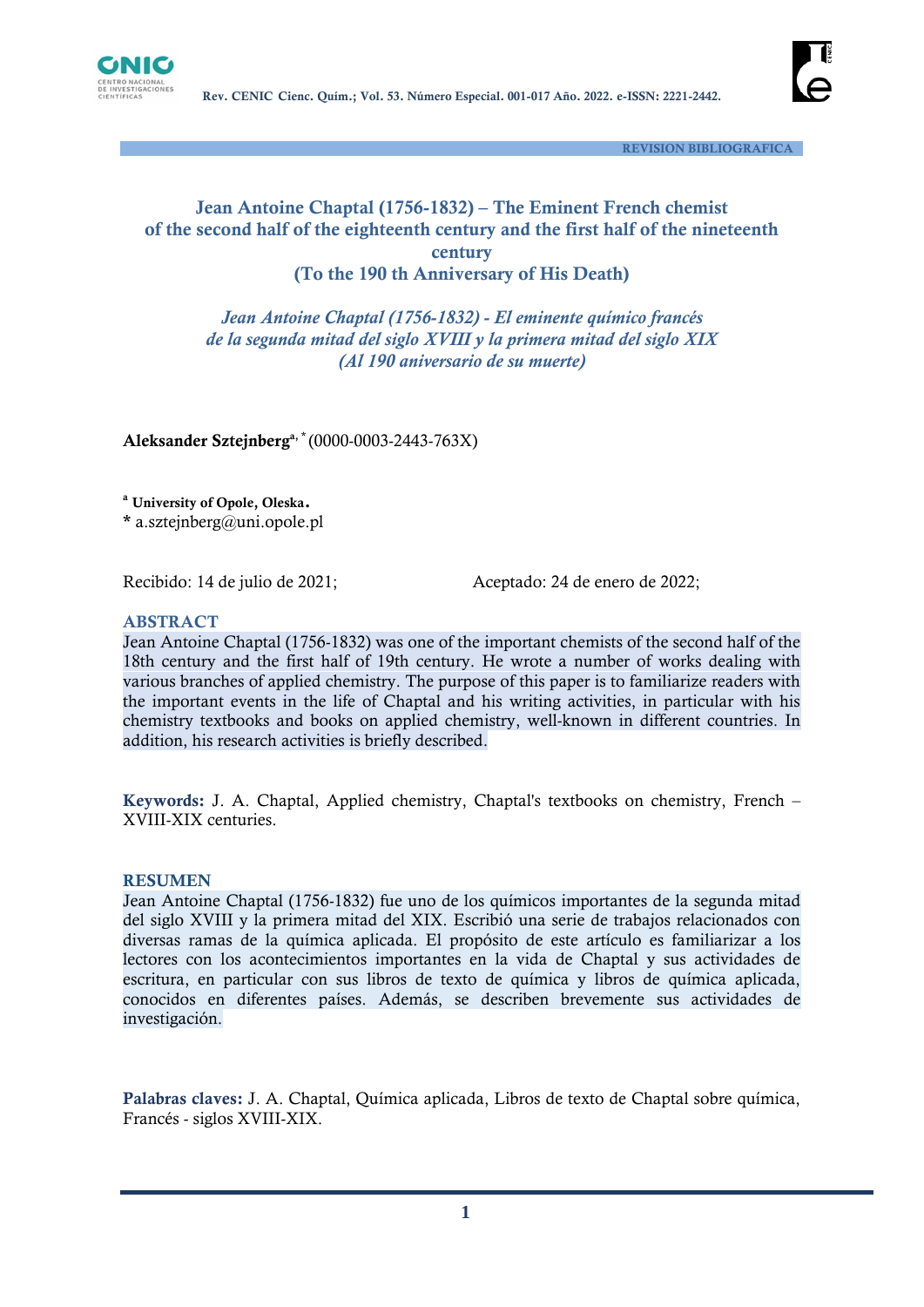

**Rev. CENIC Cienc. Quím.; Vol. 53. Número Especial. 001-017 Año. 2022. e-ISSN: 2221-2442.**

# **INTRODUCTION**

# *The important events in the Chaptal's life*

He was called a man who "applied chemistry to industry and agriculture" (Smith, 1949, p. 48) as well as " a famous chemist of the Napoleonic era" (Francis, 1964, p. 202). One hundred and eighty-nine years have passed since his death, but in that time very little has appeared in the literature about this very interesting man. He went down in the history of chemistry as a "manufacturer of saltpeter, soda, and beet sugar"(Week, 1960, p. 739), as a man "devoted himself to the application of scientific principles to industry to decrease France's dependence on imports" (Wisniak, 2003, p. 159) and was known for his very good books on chemistry, published in several languages.

Jean Antoine Chaptal (Figure 1) was born "in the hamlet of Nojaret in Gévaudan (today the Lozère Department) on the banks of the Lot, 10 kilometers from the town of Mende" (de Garale, 1892, p. 46) on June 5, 1756, and he was the son of Antoine Chaptal (1718-1772) and Françoise, née Brunel. In his Memoirs included in the introduction to the book entitled Mes Sur Napoléon (1893) he wrote about his parents as follows:

"My parents were rich and honest landlords who enjoyed public esteem and reverence: their house was the asylum of the poor; their conduct, the rule and example of the country, and their councils were always the supreme law for the inhabitants. For 150 years, the eldest of the family had remained attached to the culture of the estates, and the younger ones embraced the ecclesiastical state, the profession of lawyer or that of doctor.

The profession of doctor was generally preferred, and this vocation was mainly decided by several works of medicine and natural history which existed in the house and in which one read in preference to any others" (pp. 9-10).



*Fig. 1. Portrait of Count Jean Antoine Chaptal (1756-1832) from 1824 by the French painter Antoine-Jean Gross (1771-1835) ("Portrait of Count", 1824).*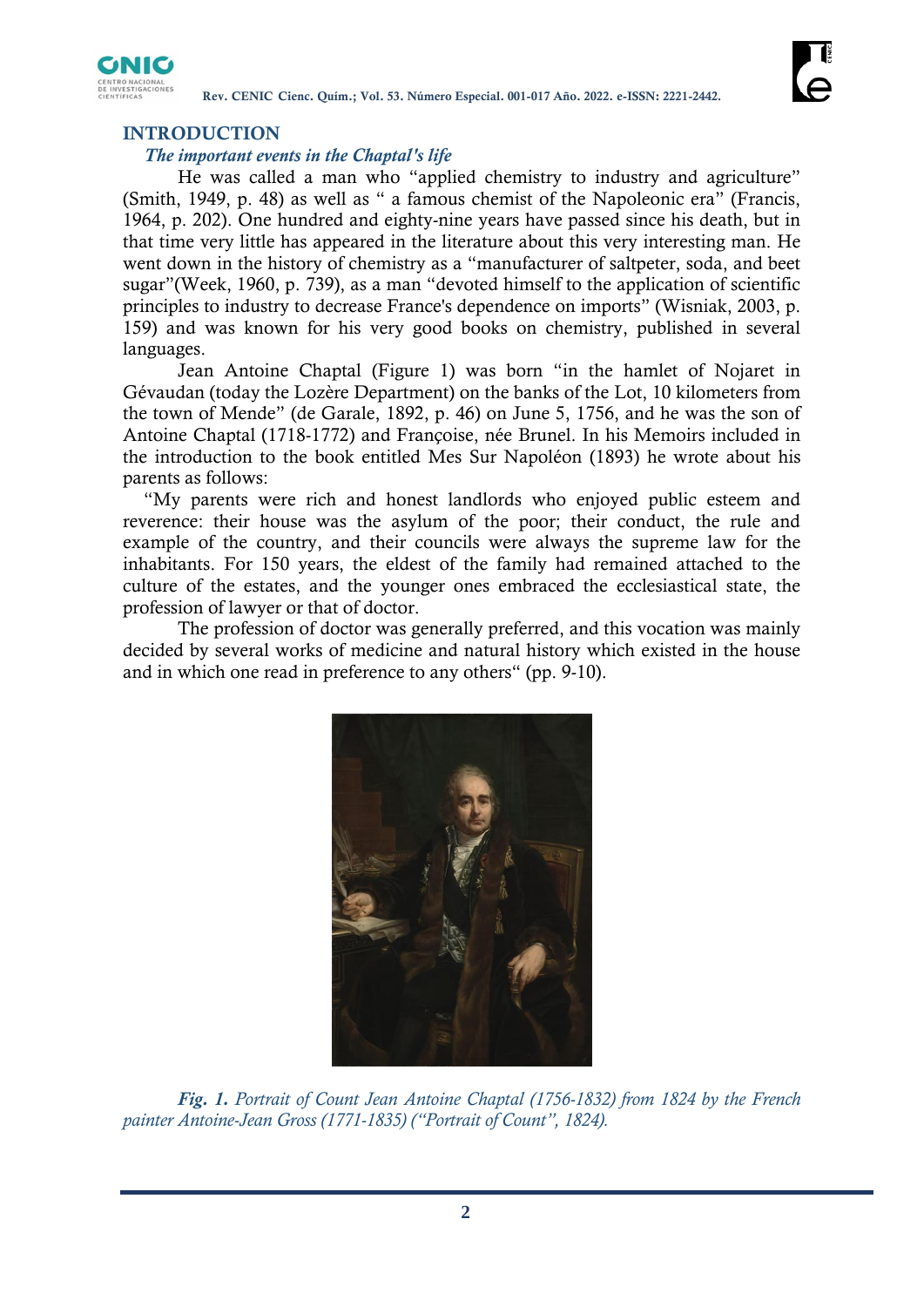

In 1767, at the age of eleven, he entered the Collége de Mende. His education there lasted five years. In 1772, he began his study at Collége de Rodez which graduated with the Bachelor of Art degree. Two years later, in September 1774, he was admitted to the Université de Médecine de Montpellier, where he spent the next two years. After completing his studies, he received his bachelor degree in medicine (November 5, 1776) on the basis of a dissertation written in Latin (Feuchtwanger, 1834; Wisniak, 2003). Figure 2 shows the title page of his medical dissertation (Chaptal, 1776).



*Fig. 2. Title page of J. A. Chaptal's dissertation (Monspelii: Apud Joannem Martel Natu Majorem, Regis, Universitatisque Typographum Confuetum, 1776).*

Then, at the age of twenty five, in 1781, he became professor of chemistry in the School of Medecine in Montpellier (de Peyster, 1896, p. 30; Herivel, 1975, p. 93). In the same year, on September 11, he married Anne-Marie-Rose, née Lajard (1761- 1844). The spouses had one son, Jean-Baptiste Marie (1872-1833) (Robert, Bourloton, & Cougny, 1891, p. 48).

In 1782, Chaptal actively worked in the chemical industry. Jaime Wisniak (2003) wrote about it like this:

" … he installed in Le Paille, near Montpellier, an industry for manufacturing sulphuric, nitric, and hydrochloric acids, alums, sodium sulfate, red and brown colors, red of Andrianopolis, colors for cotton, enamels for bricks, copper sulfates and copper acetate, glass for bottles, and pozzolans …" (p. 160).

On December 24, 1793 he was appointed Inspector General of Gunpowder and Salpetre, and on April 22, 1794, he became Director the Agency of Revolution for Gunpowder and Saltpeter. In April 1798, he replaced the chemist Claude-Louis Berthollet (1748-1822) in the chair of chemistry at the École polytechnique, before his departure to Egypt. On December 24 of the same year Napoléon Bonaparte (1769- 1821) named him to the Council of State (Coulston Gillispe, 2004, p. 613).

On January 21, 1801, Bonaparte appointed him Minister of the Interior (Aravena, 1957, p. 186). The Baron de Claude-François Méneval (1778-1850) in his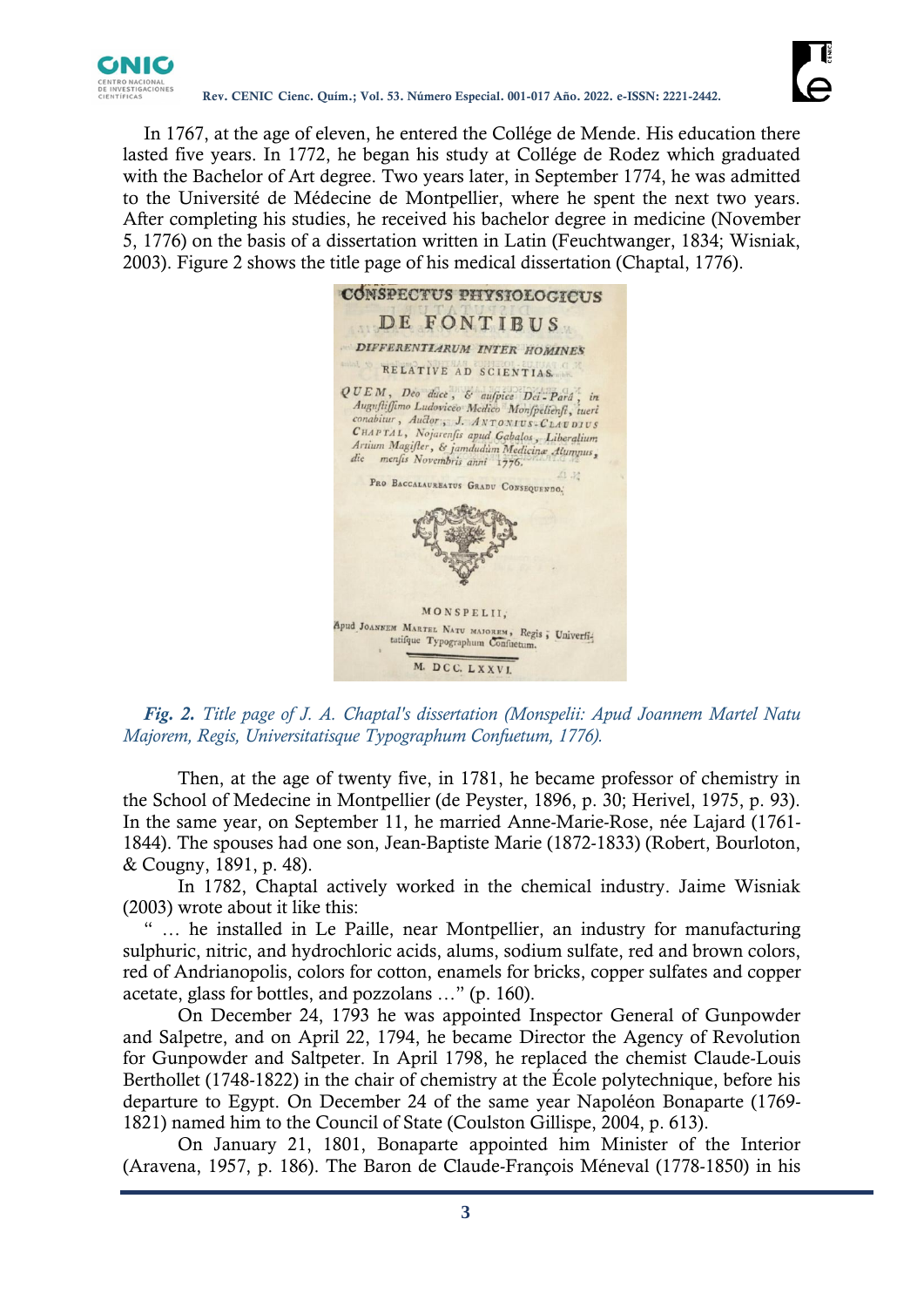

Memoirs Illustrating The History of Napoleon I from 1802 to 1815 (Volume 1, 1894) wrote about Chaptal as a minister:

"He was not only a very distinguished savant. His varied knowledge of agricultural and commercial matters, his application of chemistry to the industries and the arts, his talents as administrator, and his studies on public education, had pointed him out as the right man to direct a ministry so wide and so varied in its duties" (pp. 140-141).

On August 5, 1804, he resigned from his position, and Bonaparte accepted it. In a letter to him, published in his memoirs (1893), he wrote:

"Sire, when you called me to fill successively the functions of State Councilor and those of Minister of the Interior, I did not consult that my whole devotion to your august person.

I gave up studies that had the goal the prosperity of our arts and the progress of our manufacturing industry.

Today that I believe I have shown zeal, today that, by your care and by the effect of your constant concern, everything is organized in the administration, I beg Your Majesty Imperial to go to my first occupations.

I am ... Chaptal" (p. 103).

The next day, on August 6, Napoléon, in his letter sent to Chaptal from Calais, informed him that he had accepted his resignation and that he appointed him a senator. He wrote:

"I can hardly see your intention to leave the Ministry of the Interior, to deliver yourselves entirely in the sciences. But I give in to your desire. ... Desiring to give you proof of my satisfaction with your services, I appointed you senator. In these functions eminent, which gives you more time to give to your work for the prosperity of our arts and progress of our manufacturing industry, you will render useful services to the State and to me " (pp. 103-104).

In 1810, he was unanimously reelected treasurer of the Senate (Chaptal, 1893, p. 131). In the same year, Napoléon made him Count of Chateloup. Now he spent part of his time outside of Paris on his estate where he devoted himself to agricultural activities (Wisniak, 2003, p. 162).

He was a friend of Berthollet and belonged to the Society of Arcueil. The founding members of this Society were Berthollet and the mathematician Pierre-Simon Laplace (1749-1827). The name of this Society comes from the village in which they lived as neighbors (Sztejnberg, 2020, p. 141). He became a member of this Society in 1813 ("Mémoires De Physique", 1813, p. 5).

In 1819, the King of France Louis XVIII (1755-1824) created him a peer of France. He died on July 30, 1832 in Paris (Chaptal, 1893, p. 162; Partington, 1962, p. 557).

# **Chaptal's works**

He is the author of "eighty single different treatises in Chemistry" (Feuchtwanger, 1834, p. 129). The list of his works given by Marie Jean Pierre Flourens (1794-1867), Perpetual Secretary of the Royal Academy of Sciences, includes 27 papers that appeared in print for twenty-three years from 1776 to 1799. He published the most of his articles in 1798 (Flourens, 1838, pp. XLI-XLIII).

His papers were published mainly in Annales de Chimie, ou Recueil de Mémoires Concernant la Chimie, et les Art qui en Dépendent. Among them are his original articles in the field of applied chemistry. For instance, he wrote about the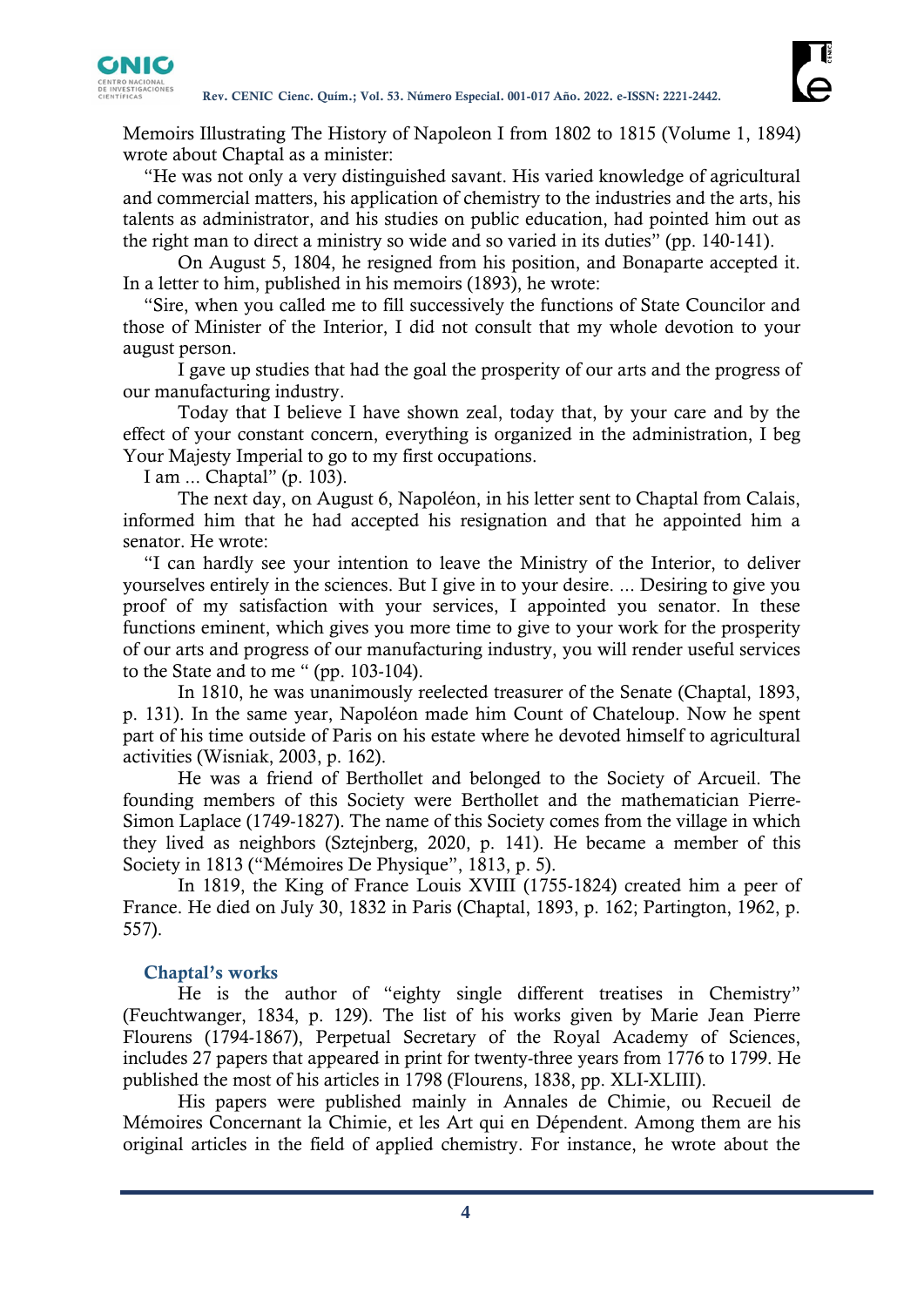

manufacture of de l'acétite de cuivre (copper acetite) (Chaptal, 1798a; Chaptal, 1798b). In 1816, his memory on beet sugar was published (Le Comte Chaptal, 1816).

He observed the differences between l'acide acéteux (acetous acid) and l'acide acétique (acetic acid) (Chaptal, 1798c). He wrote about his chemical observations on the l' épiderme (epidermis) (Chaptal, 1798d), on the effect of mordants in the red dyeing of cotton (Chaptal, 1798e) as well as on the use of iron oxides in cotton dye (Chaptal, 1798f). He compared of the four main kinds of alum known in commerce and conducted observations on their nature and use (Chaptal, 1797a). He wrote about le savon de laine (wool soap) and its uses in the arts (Chaptal, 1797b).

# **Chaptal's other works in chemistry**

Chaptal became famous for two of his textbooks. In the first, he supported the anti-phlogistic theory and the second was in field of applied chemistry. They were published first in French and later in other languages.

### **Chaptal's textbook Elémens de Chimie**

In 1790, the first edition of his three-volume textbook Elémens de Chimie was published in Montpellier (Chaptal, 1790a; Chaptal, 1790b; Chaptal, 1790c). In the first volume of this textbook (Figure 3), he proposed the name gaz nitrogène (nitrogen gas), instead of gaz azote used in France for the residue after the removal of oxygen from the air (Chaptal, 1790a, p. xl). In this textbook, he "adopted the new chemical language" (Bensaude-Vincent, 1990, p. 441). The next three French editions appered in Paris in 1794, 1796 (Chaptal, 1796a; Chaptal, 1796b; Chaptal, 1796c) and 1803 (Chaptal, 1803a; Chaptal, 1803b).

The first English edition of the Chaptal's Elements of Chemistry was published in 1791 (Chaptal, 1791a; Chaptal, 1791b; Chaptal, 1791c) and the second in 1795 (Chaptal, 1795a; Chaptal, 1795b; Chaptal, 1795c). The translator was the English chemist William Nicholson (1753-1815). In a brief preface, written on April, 1791 in London, he (Chaptal, 1791a) wrote:

"The great experience of M. Chaptal, his unaffected candor, and the perspicuty which is seen in every part of the following treatise, cannot but render it extensively useful. I have been particularly careful not to diminish this last merit, by deviating in any respect from that scrupulous attention to accuracy which is indispensably required to give authority to the translation of a work of science" (p. 3).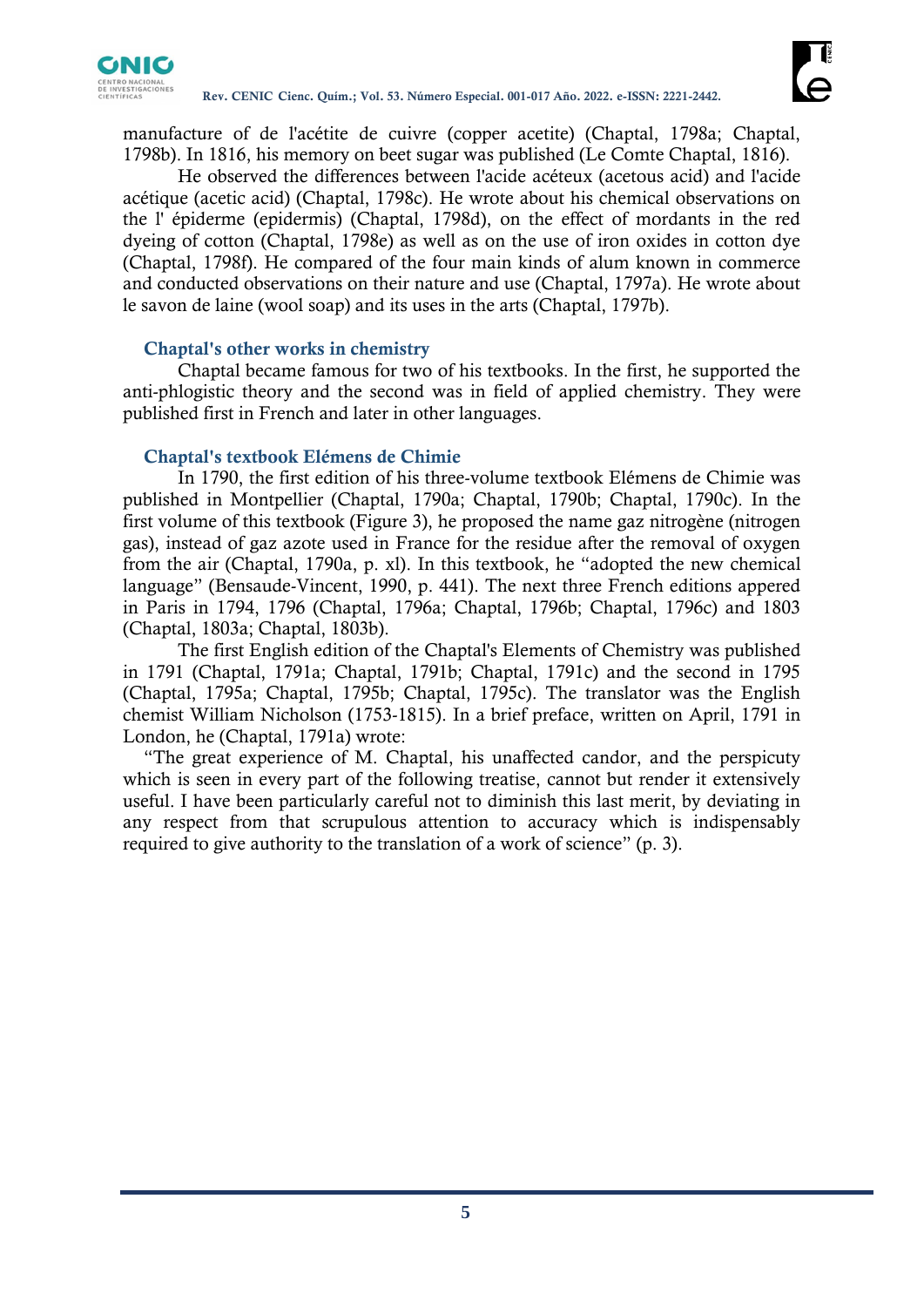

| ELEMENS<br>D E<br>CHIMIE,                                                                                                                                                                                                                                       |
|-----------------------------------------------------------------------------------------------------------------------------------------------------------------------------------------------------------------------------------------------------------------|
| PARM. J. A. CHAPTAL, Chevalier de<br>l'Ordre du Roi, Professeur de Chimie<br>à Montpellier, Inspecteur Honoraire<br>des Mines du Royaume et Membre de<br>plusieurs Académies de Sciences, de<br>Médecine, d'Agriculture, d'Infcrip-<br>tions et Belles-Lettres. |
| TOME I.                                                                                                                                                                                                                                                         |
| A MONTPELLIER,<br>DE l'Imprimerie de JEAN-FRANÇOIS PICOT, seul<br>Imprimeur du RoI et de la Ville, Place de<br>l'Intendance.<br>$I$ 7 9 0.                                                                                                                      |

*Fig. 3. Title page of the first volume of J. A. Chaptal's textbook in the French edition (A Montpelier: De l'Imprimerie de Jean-François Picot, 1790).*

In 1792, the first Italian four-volume edition of the Chaptal's textbook Elementi Di Chimica was published in Naples. The translator was Niccolò Dallaporta, Doctor in Philosophy, and Medicine (Chaptal, 1792a; Chaptal, 1792b; Chaptal, 1792c; Chaptal, 1792d).

The first Spanish edition of Chaptal's textbook Elementos De Química, translated by Hygynio Antonio Lorente, was published in 1793 and 1794 in Madrid (Chaptal, 1793; Chaptal, 1794a; Chaptal, 1794b). The second Spanish edition appeared in 1802 (Chaptal, 1802) and 1803 (Chaptal, 1803c; Chaptal, 1803d). José Ramón Bertomeu Sánchez and Rosa Muńoz Bello, from the Institute for the History of Medicine and Science "López Piñero" at the University of Valencia, consider this textbook to be "one of the most popular late-nineteenth-century textbooks" as well as "an important vehicle for new ideas and the new chemical terminology" (Sánchez and Bello, 2009, pp. 27-28).

In 1796, the first American edition of Chaptal's textbook Elements of Chemistry appeared in Philadelphia. All three volumes of the original French edition of Nicholson's translation were combined into a single volume (Chaptal, 1796). The next three American editions were published in 1801 (Chaptal, 1801), 1806 (Chaptal, 1806), and 1807 (Chaptal, 1807a; Chaptal, 1807b).

### **Chaptal's textbook Chimie Appliquée Aux Arts**

In 1807, a four-volume French edition of Chaptal's textbook Chimie Applique $\Box$  e Aux Arts was published in Paris (Chaptal, 1807a; Chaptal, 1807b; Chaptal, 1807c; Chaptal, 1807d). All four volumes of this textbook are 2,070 pages. The four pages of the first volume of the textbook (1807a), right after the title page,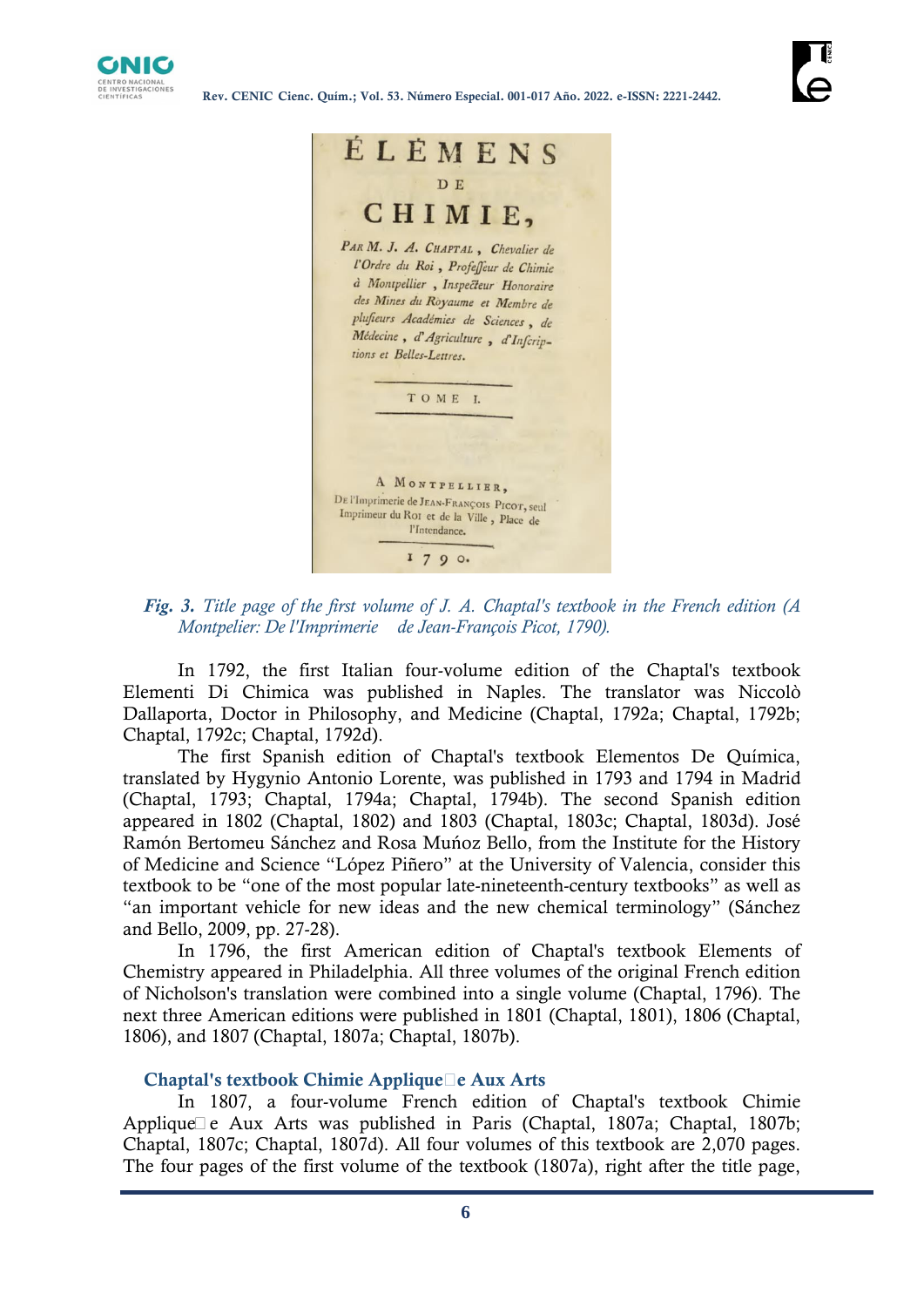

are addressed to the Emperor of the French and the King Napoléon Bonaparte. His words are quoted below:

"TO HIS MAJESTY THE EMPEROR AND KING. SIR,

France has greeted you with the name of Grand, and soon grateful nations will proclaim you the Peacemaker of Europe.

Then, YOUR MAJESTY, realizing the wishes dearest to your heart, will be able to protect, from all the activity of your genius, the progress of agriculture, the prosperity of commerce and the glory of the arts.

Admitted, as Councilor of State or as Minister, for six years, in the secrecy of your advice; having had the honor of accompanying YOUR MAJESTY to the workshops of our factories, I was able to judge of his esteem for the arts and his tender solicitude for all that interests French industry. Convinced that after having secured the independence and the glory of the Empire, who after having conquered the freedom of commerce, the genius of YOUR MAJESTY would be applied to the means of making all the branches of national prosperity flourish again, I asked for the mission of supporting his generous projects.

My whole life had been consecrated the study of the arts, my work with YOUR MAJESTY had made me better acquainted with my needs and resources: I begged her to return to my first occupations; she deigned to appreciate my design, and to encourage it in the honorable title with which she rewarded my poor services. Faithful to the condition under which you have permitted me to lay down the burden of public affairs, I bring to the feet of YOUR MAJESTY a first tribute of my zeal.

If, in this Work, entirely devoted to the means of reestablishing and ensuring the prosperity of our factories, one finds some reflection of these brilliant glimpses, of these useful conceptions and of these profound combinations, which make up the habitual thought of YOUR MAJESTY, and which she transmits more immediately to those of her subjects who are fortunate enough to approach her closer, the success of this part of my work would still be a blessing to YOUR MAJESTY.

Happy if, at the moment when it descends from the chariot of victory to enter the modest asylum of manufacturing industry, YOUR MAJESTY could find there any result of my efforts!

I am with respect,

SIR,

OF YOUR IMPERIAL AND ROYAL MAJESTY,

The very - humble, very - submissive and very - faithful subject,

CHAPTAL" (pp. v-viii).

The first English edition of his Chemistry Applied to Arts and Manufactures, like the French edition, also appeared in 1807 (Chaptal, 1807e; Chaptal, 1807f; Chaptal, 1807g; Chaptal, 1807h). In 1807-1808, the first Italian four-volume edition of his Chimica Applicata Alle Arti was published by Dalla Stamperia Orsiniana in Naples (Chaptal, 1807ag; Chaptal, 1807bg; Chaptal, 1807cg; Chaptal, 1808a). The first Spanish edition of his Química Aplicada Á Las Artes appeared in 1816 and 1821 in Barcelona. The translator was Francisco Carbonell Y Bravo (1758-1837) (Chaptal, 1816a; Chaptal, 1816b; Chaptal, 1816c; Chaptal, 1821).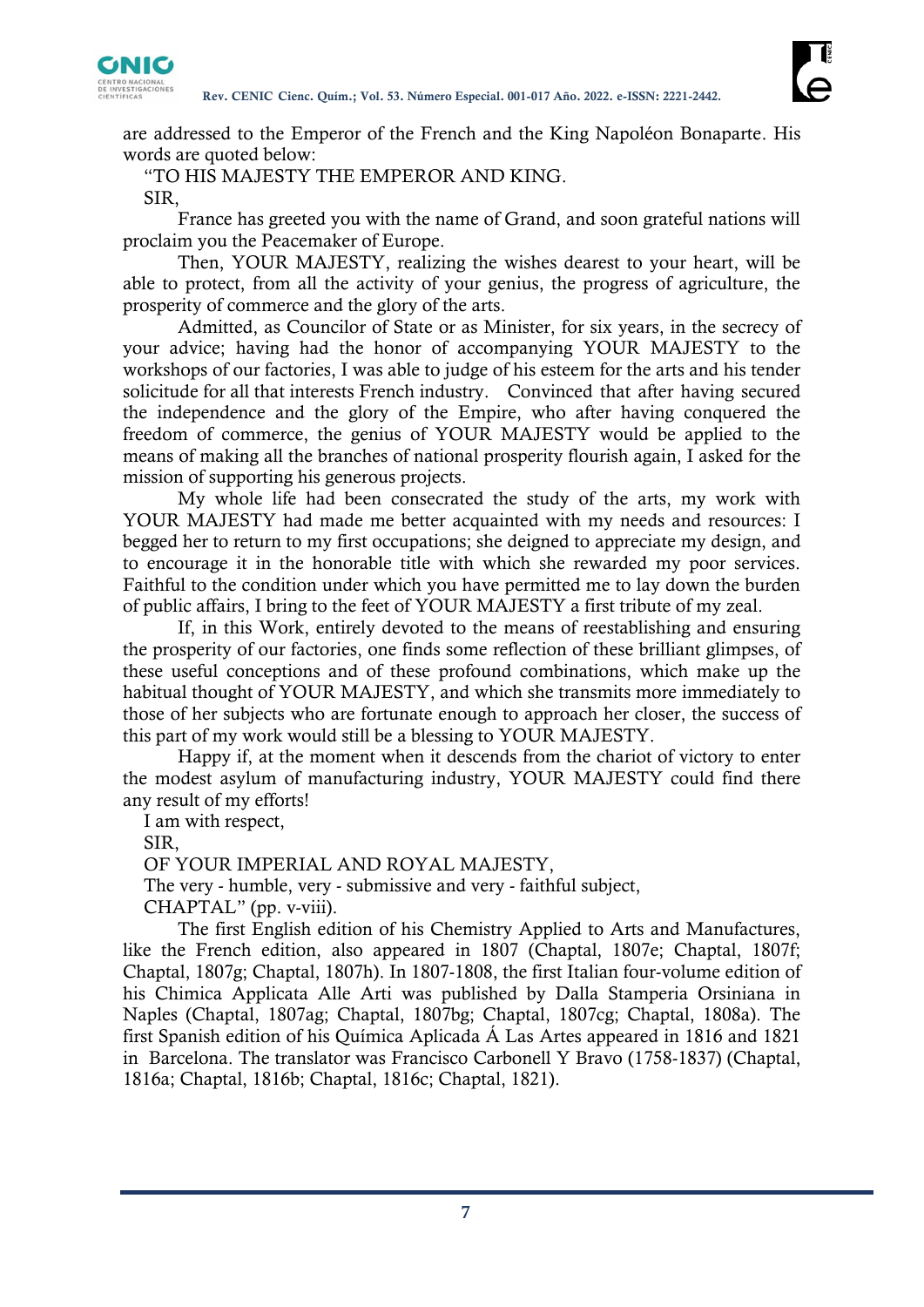

# **Other Chaptal's books**

In 1783, his book entitled Tableau Analytique Du Cours De Chymie, Fait á Montpellier, with his lectures was published in Montpellier (Chaptal, 1783). In 1807, his L'Art de la Teinture du Coton en Rouge (The Art of Dyeing Cotton in Red) appeared in Paris. He dedicated this book to Berthollet. He wrote: "To C. L. Berthollet, Member of the Senate and of the Institute. Homage To Virtues, To Friendship, To Talent. His Friend and Colleague, J. A. Chaptal "(Chaptal, 1807i).

His Kunst Baumwolle türkischroth zu färben (Art to Dye Turquoise Red Cotton) appeared in 1807 in Aarau (Chaptal, 1807j). In 1808, his 32-page book entitled Osservazioni Chimiche Sull'arte Di Levare Le Macchie Dalle Stoffe E Di Ristabilirne I Colori Alterati (Chemical Observations on the Art of Removing Stains From Fabrics and Restoring the Altered Colors) was published in Florence. The translator was Giuseppe Moretti (Chaptal, 1808b). In the same year, his book under the title Principes Chimiques Sur L'Art Du Teinturier-Dégraisseur (Chemical Principles on the Art of the Dye-Degreaser was published in Paris (Chaptal, 1808).

The first (1819) French edition of his two-volume book under the title De L'Industrie Françoise appeared in Paris (Le comte Chaptal, 1819a; Le comte Chaptal, 1819b). His book entitled L'Art De Faire Le Vin (The Art of Wine Making) was published in the same year in Paris (Le comte Chaptal, 1819c).

In 1823, a two-volume French edition of his Chimie Appliquée À L'Agriculture was published in Paris (Le comte Chaptal, 1823a; Le comte Chaptal, 1823b). The second, extended edition of this book appeared six years later in 1829.

In 1824, the first Italian edition of his Chimica Applicata All'Agricoltura was published in Milano. The translator was Giralomo Primo (Chaptal, 1824). The first German edition of his Die Agriculturchemie, translated by F. Eisenbach and G. Schübler, was also published in the same year in Stuttgart (Grafen Chaptal, 1824a; Grafen Chaptal, 1824b).

The first (1835) American edition entitled Chymistry Applied to Agriculture appeared in Boston (Chaptal, 1835). The book was re-published four years later (Chaptal, 1839). In 1840, this book was published in New York in a translation by William P. Page (Le comte Chaptal, 1840) and re-published in 1845 (Le comte Chaptal, 1845).

### *CONCLUSION*

Jean Antoine Chaptal was one of the outstanding French chemist of the second half of the XVIII century and the first half of the XIX century. "He early adopted [Antoine-Laurent] Lavoisier's [(1743-1794)] new theory of chemistry which he expounded with great clarity and power. He made many important contributions to applied chemistry" (Herivel, 1975, p. 93).

On May 24, 1796, he became a resident member of the Acadèmie des sciences de Paris (Academy of Sciences of Paris) ("Institut de France", n.d.). He was elected an honorary member of

the Imperial St. Petersburg Academy of Sciences on November 1, 1820 ("Shaptal' de Shantelu", 2017). The Royal Society of London elected him a Foreign Member on June 9, 1825 ("List of Fellows", 2020, p. 27).

Chaptal's books have been published in France, Great Britain, Germany, U.S.A., Italy and Spain. Some authors also wrote about his life and work. For instance, the Éloge Historique De Jean-Antoine Chaptal (Historical Praise of Jean-Antoine Chaptal) was read by Flourens in a public session on Monday, December 28,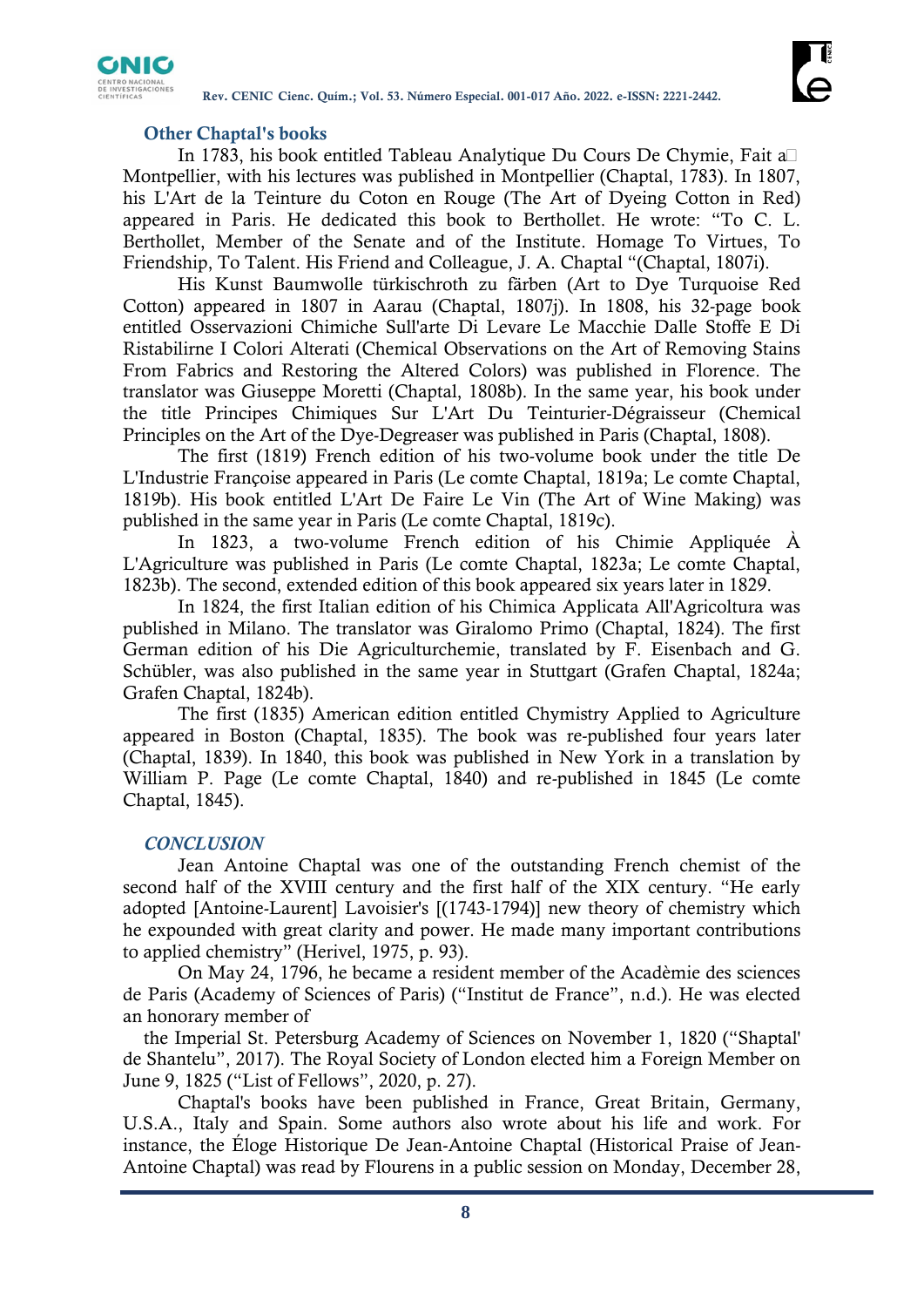

1835. It was published in 1838 (Flourens, 1838). Le Gabale wrote a 16-page article about him in Les Contemporains in 1892 (Le Gabale, 1892). One year later, the personal memoirs of Count Chaptal was published by his great-grandson Anatole Emmanuel Chaptal (1861-1943) in the introduction (pp. 9-102) to the book entitled Mes Souvenirs Sur Napoléon Par Le C<sup>TE</sup> Chaptal (My Souvenirs about Napoleon by Comte Chaptal) (Chaptal, 1893). Jean Pigeire's 58-page biographical book about Chaptal was published in 1931 (Pigeire, 1931). In the same year, the Russian historian of chemistry Maks Abramovich Blokh (1882-1941) presented Chaptal's biographical note in his book (Blokh, 1931, p. 118). In 1957, Horacio Aravena wrote his biographical book in Spanish and published it in Santiago de Chile (Aravena, 1957a). His 25-page article about him was also published in the Anales de la Universidad de Chile in the same year (Aravena, 1957b). Michel Pe $\square$  ronnet's book on Chapal in French was published in Toulouse in 1988. In 2003, Jaime Wiśniak published his article about life and work of Chaptal (Wisniak, 2003). Paul Mazliak is the author of the book Parmentier, Chaptal, Chevreul. Trois grands pionniers de la chimie alimentaire (Parmentier, Chaptal, Chevreul. Three Great Pioneers in Food Chemistry), which was published in Paris (Mazliak, 2011).

After Chaptal, not only his papers and books survived. In addition, several of his lithographic portraits and Flourens were produced. His portrait was made by the French litographer Jean Jacques François Monanteuil (1785-1860) ("Jean-Antoine-Claude", n.d.). Two his litographic portraits are from the Edgar Fahs Smith Chemistry Collection ("Chaptal. Part of", 1790; "Le Comte Chaptal", 1799). His portraits are also depicted in two engravings ("Chaptal. Engraving. Part", 1790; "Chaptal (Jean Antoine)", 1780). His portrait can also be found in a book written by the American chemist Henry Monmouth Smith (1868-1950) (Smith, 1949, p. 48).

In addition to litpographic portraits and engravings, the bust of Chaptal was made by the French sculptor Jean-Baptiste Comolli (1775-1830) in 1803. It is located at the Faculty of Medicine at the University of Montpellier. It was carved in white marble. Its height is 63.0 cm. There is an inscription on the pedestal: "J. A. CHAPTAL / 1756-1832". The sculptor's name as well as date appear on the reverse: "COMOLLI FECIT ANNO XI R." ("buste de Jean", 2009).

On August 21, 1932, a monument was erected in honor of Chaptal in Mende, not far from Nojaret, the village where he was born. It was made by French sculptor Auguste Ottin 1811-1890. Upon the front of statue on the marble slab was the following inscription in French, "Jean-Antoine CHAPTAL / 1756 - 1832 / Precursor of Industry / Chemical in France / Senator - Minister / Peer of France" (Cauchy, 2017).

It is also worth mentioning here the decision of the French engineer Gustave Eiffel (1832-1923), who built his tower in Paris, to honor seventy-two outstanding French scientists, indicating their names in the tower's structure. Among them is the name of Chaptal, and the height of the capital letters is 60 cm (Wisniak, 2003, p. 162; Whose are the", 2020).

During his lifetime, Chaptal did a lot for the development of the chemical industry in France. He was also an excellent author of chemistry textbooks and books on applied chemistry. Therefore, the great fame that he gained thanks to his achievements in the field of chemical science and as a politician is well deserved.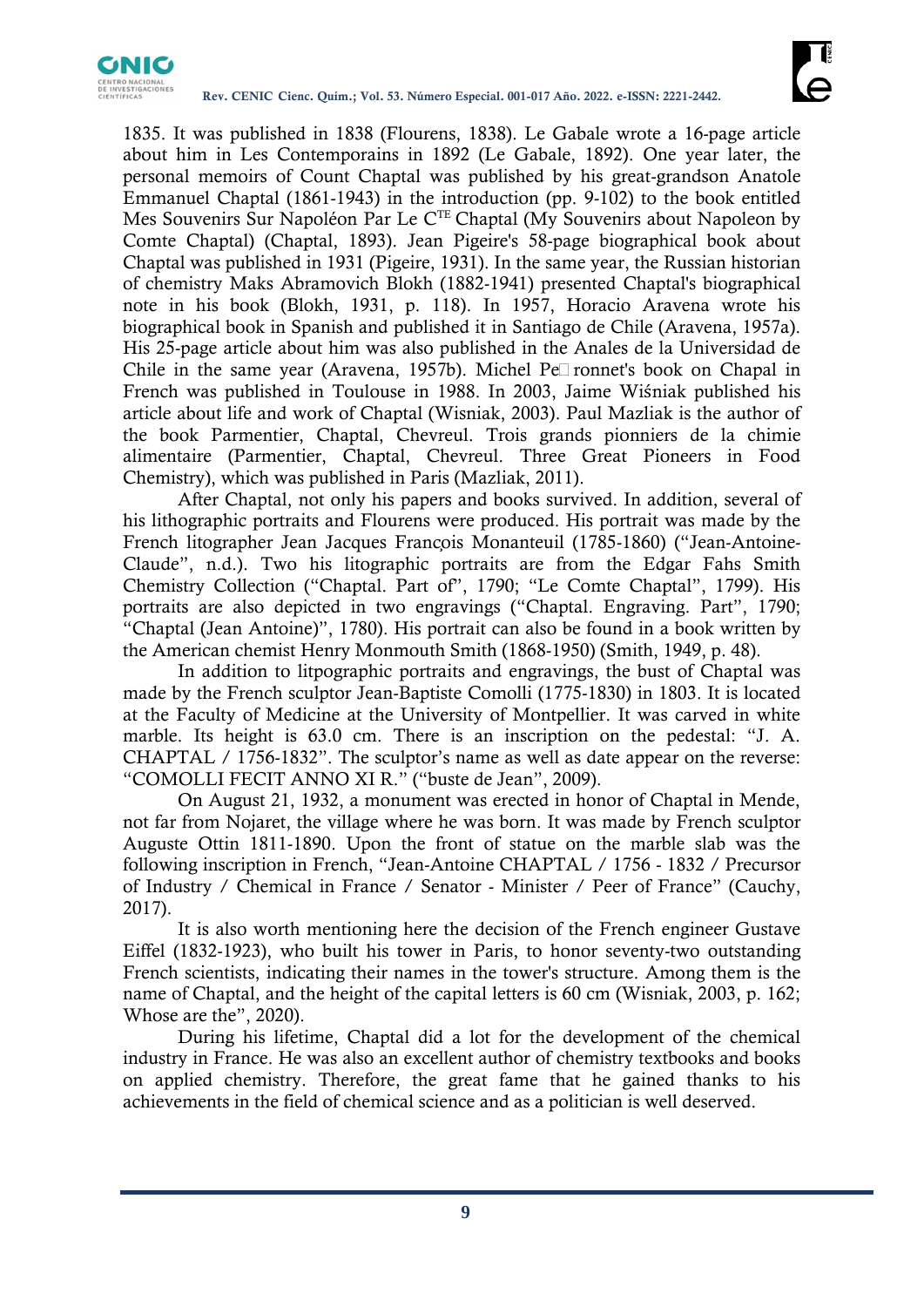

# **BIBLIOGRAPHIC REFERENCES**

Aravena, H. (1957a). Jean-Antoine Claude Chaptal. Santiago de Chile: La Universidad de Chile.

Aravena, H. (1957b). Jean - Antoine - Claude Chaptal. Anales de la Universidad de Chile, 105, 181-205. doi:10.5354/0717-8883.2012.18981

Bensaude-Vincent, B. (1990). A view of the Chemical Revolution through Contemporary Textbooks: Lavoisier, Fourcroy and Chaptal. The British Journal for the History of Science, 23(4), 435-460.<https://doi.org/10.1017/S0007087400028089>

Blokh, M. A. (1931). Biograficheskiy spravochnik. Vydayushchiyesya khimiki i uchenyye XIX i XX stoletii, rabotavshiyye v smezhnykh s khimiiyeyu oblastyakh nauki. Тom II (Biographical Reference Book. Outstanding Chemists and Scientists of the Nineteenth and Twentieth Centuries, Working in Areas of Science Adjacent to Chemistry. Volume II). Leningrad: Lenkhimsektor (in Russian). Retrieved from <http://books.e-heritage.ru/book/10073686>

buste de Jean-Antoine Chaptal. (2009). Retrieved from <https://www.pop.culture.gouv.fr/notice/palissy/PM34002278>

Cauchy, D. (2017). Monument à Jean-Antoine Chaptal (Fondu) (Remplacé) – Mende. Retrieved from [https://e-monumen.net/patrimoine-monumental/monument-a](https://e-monumen.net/patrimoine-monumental/monument-a-jean-antoine-chaptal-fondu-remplace-mende/)[jean-antoine-chaptal-fondu-remplace-mende/](https://e-monumen.net/patrimoine-monumental/monument-a-jean-antoine-chaptal-fondu-remplace-mende/)

Chaptal, A. (1893). Mes Souvenirs Sur Napoléon Par Le CTE Chaptal. Paris: E. Plon, Nourrit Et Cie, Imprimeurs-Éditeurs. Retrieved from <https://archive.org/details/messouvenirssurn00chapuoft/page/4/mode/2up>

Chaptal. Engraving. Part of Edgar Fahs Smith Chemistry Collection. smith\_pc368\_3\_s. (1790).

Retrieved from<https://www.jstor.org/stable/community.21321422>

Chaptal, G. A. (1824). Chimica Applicata All'agricoltura. (G. Primo, Trans.). Milano: Per Giovanni Silvestri. Volume primo, secondo. (Oryginal work published 1823). Retrieved from

[https://biblio.toscana.it/catalogo/record/a\\_chimica\\_applicata\\_all\\_agricoltura\\_del\\_sig](https://biblio.toscana.it/catalogo/record/a_chimica_applicata_all_agricoltura_del_signor_conte_g_a_chaptal_tradotta_ed_illustrata_con_note_ed_aggiunte_da_girolamo_primo_volume_primo_secondo_chaptal_jean_antoine_claude_1824_per_giovanni_silvestri-sdiaf_SBLE002556) [nor\\_conte\\_g\\_a\\_chaptal\\_tradotta\\_ed\\_illustrata\\_con\\_note\\_ed\\_aggiunte\\_da\\_girolamo\\_pri](https://biblio.toscana.it/catalogo/record/a_chimica_applicata_all_agricoltura_del_signor_conte_g_a_chaptal_tradotta_ed_illustrata_con_note_ed_aggiunte_da_girolamo_primo_volume_primo_secondo_chaptal_jean_antoine_claude_1824_per_giovanni_silvestri-sdiaf_SBLE002556) [mo\\_volume\\_primo\\_secondo\\_chaptal\\_jean\\_antoine\\_claude\\_1824\\_per\\_giovanni\\_silvestri](https://biblio.toscana.it/catalogo/record/a_chimica_applicata_all_agricoltura_del_signor_conte_g_a_chaptal_tradotta_ed_illustrata_con_note_ed_aggiunte_da_girolamo_primo_volume_primo_secondo_chaptal_jean_antoine_claude_1824_per_giovanni_silvestri-sdiaf_SBLE002556) [-sdiaf\\_SBLE002556](https://biblio.toscana.it/catalogo/record/a_chimica_applicata_all_agricoltura_del_signor_conte_g_a_chaptal_tradotta_ed_illustrata_con_note_ed_aggiunte_da_girolamo_primo_volume_primo_secondo_chaptal_jean_antoine_claude_1824_per_giovanni_silvestri-sdiaf_SBLE002556)

Chaptal, G. A. (1808a). Chimica Applicata Alle Arti. Tradotta dal Francese. Tomo Secondo. Napoli: Dalla Stamperia Orsiniana. (Oryginal work published 1807). Retrieved from [https://archive.org/details/bub\\_gb\\_aU\\_mADAifwcC/page/n5/mode/2up](https://archive.org/details/bub_gb_aU_mADAifwcC/page/n5/mode/2up)

Chaptal, G.A. (1808b). Osservazioni Chimiche Sull'arte Di Levare Le Macchie Dalle Stoffe E Di Ristabilirne I Colori Alterati (G. Moretti, Trans.). Firenze: Presso Guglielmo Piatti. Contract a Retrieved contract a from the Retrieved from the set of  $\mathbb{R}$ 

[https://archive.org/details/bub\\_gb\\_Hmtx0R0R8VYC/page/n29/mode/2up](https://archive.org/details/bub_gb_Hmtx0R0R8VYC/page/n29/mode/2up)

Chaptal, G. A. (1807ag). Chimica Applicata Alle Arti. Tradotta dal Francese. Tomo Primo. Napoli: Dalla Stamperia Orsiniana. (Oryginal work published 1807). Retrieved from [https://archive.org/details/bub\\_gb\\_LuCD\\_GFdeCcC/page/n3/mode/2up](https://archive.org/details/bub_gb_LuCD_GFdeCcC/page/n3/mode/2up)

Chaptal, G. A. (1807bg). Chimica Applicata Alle Arti. Tradotta dal Francese. Tomo Secondo. Napoli: Dalla Stamperia Orsiniana. (Oryginal work published 1807). Retrieved from [https://archive.org/details/bub\\_gb\\_D2eKc\\_-7fTwC/page/n5/mode/2up](https://archive.org/details/bub_gb_D2eKc_-7fTwC/page/n5/mode/2up)

Chaptal, G. A. (1807cg). Chimica Applicata Alle Arti. Tradotta dal Francese. Tomo Terzo. Napoli: Dalla Stamperia Orsiniana. (Oryginal work published 1807). Retrieved from [https://archive.org/details/bub\\_gb\\_Y3zmeRiNLLQC/page/n5/mode/2up](https://archive.org/details/bub_gb_Y3zmeRiNLLQC/page/n5/mode/2up)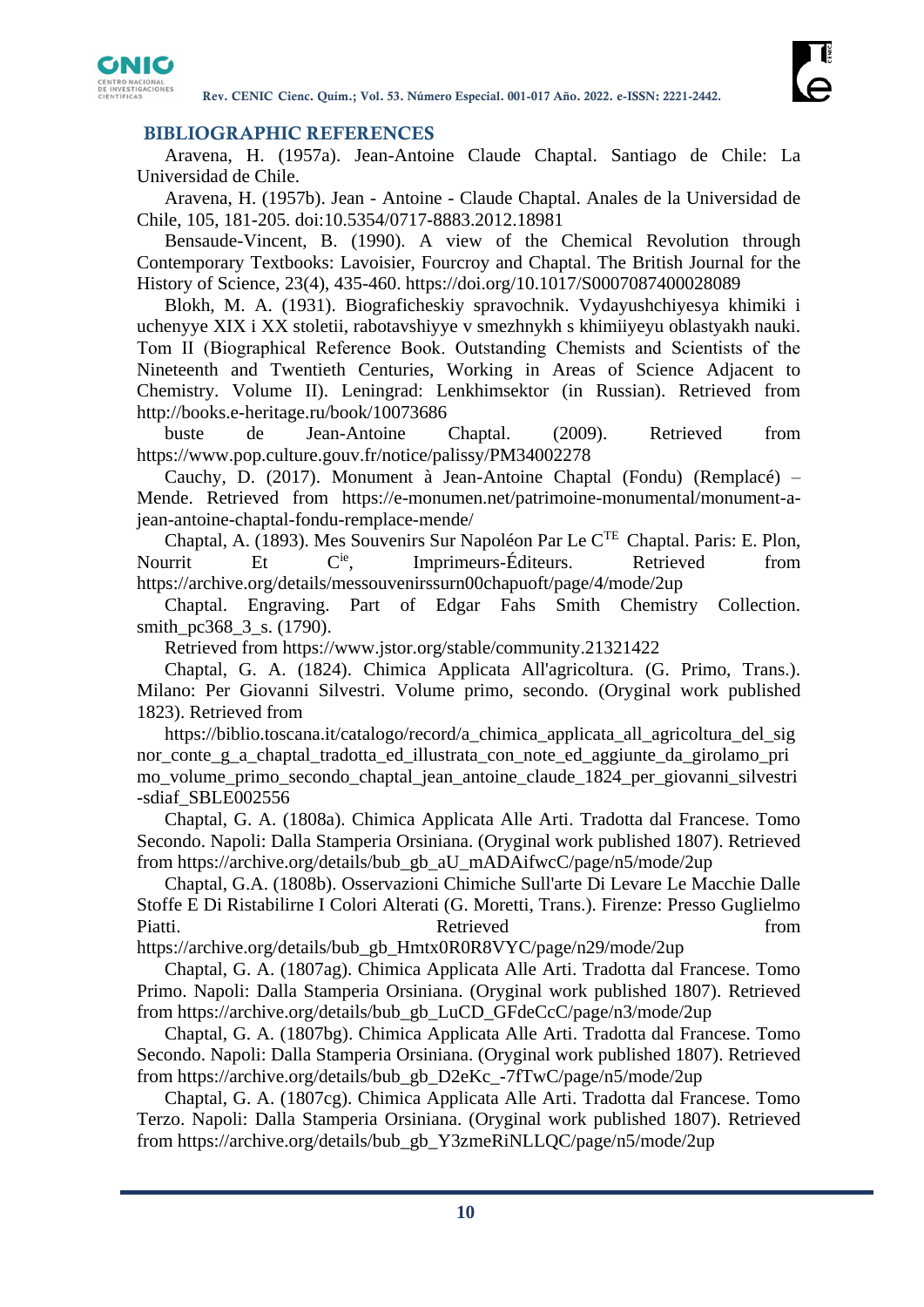

Chaptal, G. A. (1792a). Elementi Di Chimica (N. Dallaporta, Trans.). Tomo Primo. Napoli: Presso Giuseppe Maria Porcelli Librajo. (Oryginal work published 1790). Retrieved from [https://archive.org/details/bub\\_gb\\_ur1LJsU7c00C/page/n1/mode/2up](https://archive.org/details/bub_gb_ur1LJsU7c00C/page/n1/mode/2up)

Chaptal, G. A. (1792b). Elementi Di Chimica (N. Dallaporta, Trans.). Tomo Secondo. Napoli: Presso Giuseppe Maria Porcelli Librajo. (Oryginal work published 1790). Retrieved from

[https://archive.org/details/bub\\_gb\\_CeM0etM5p5cC/page/n1/mode/2up](https://archive.org/details/bub_gb_CeM0etM5p5cC/page/n1/mode/2up)

Chaptal, G. A. (1792c). Elementi Di Chimica (N. Dallaporta, Trans.). Tomo Terzo. Napoli: Presso Giuseppe Maria Porcelli Librajo. (Oryginal work published 1790). Retrieved from [https://archive.org/details/bub\\_gb\\_SfVDpugbiu4C/page/n1/mode/2up](https://archive.org/details/bub_gb_SfVDpugbiu4C/page/n1/mode/2up)

Chaptal, G. A. (1792d). Elementi Di Chimica (N. Dallaporta, Trans.). Tomo Quarto. Napoli: Presso Giuseppe Maria Porcelli Librajo. (Oryginal work published 1790). Retrieved from

[https://archive.org/details/bub\\_gb\\_Kh7z37qTv7YC/page/n1/mode/2up](https://archive.org/details/bub_gb_Kh7z37qTv7YC/page/n1/mode/2up)

Chaptal, I. A. (1807a). Elements of Chemistry (W. Nicholson, Trans.). The fourth American Edition, with great additions and improvements, by James Woodhouse, M. D. Professor of Chemistry in the University of Pennsylvania, Vol. I. Philadelphia: Published by Benjamin & Thomas Kite. Retrieved from [https://collections.nlm.nih.gov/bookviewer?PID=nlm:nlmuid-2545072RX1](https://collections.nlm.nih.gov/bookviewer?PID=nlm:nlmuid-2545072RX1-mvpart#page/8/mode/2up) [mvpart#page/8/mode/2up](https://collections.nlm.nih.gov/bookviewer?PID=nlm:nlmuid-2545072RX1-mvpart#page/8/mode/2up)

Chaptal, I. A. (1807b). Elements of Chemistry (W. Nicholson, Trans.). The fourth American Edition, with great additions and improvements, by James Woodhouse, M.D. Professor of Chemistry in the University of Pennsylvania, Vol. II. Philadelphia: Published by Benjamin & Thomas Kite. Retrieved from [https://collections.nlm.nih.gov/bookviewer?PID=nlm:nlmuid-2545072RX2](https://collections.nlm.nih.gov/bookviewer?PID=nlm:nlmuid-2545072RX2-mvpart#page/4/mode/2up) [mvpart#page/4/mode/2up](https://collections.nlm.nih.gov/bookviewer?PID=nlm:nlmuid-2545072RX2-mvpart#page/4/mode/2up)

Chaptal, I. A. (1801). Elements of Chemistry (W. Nicholson, Trans.). Second American Edition. Three Volume in One. Philadelphia: Printed by John Bioren, for John Conrad & Co. Retrieved from<http://resource.nlm.nih.gov/2545070R>

Chaptal, I. A. (1796). Elements of Chemistry (W. Nicholson, Trans.). Three Volume in One. Philadelphia: Printed by Lang & Ustick. (Oryginal work published 1790). Retrieved from<http://resource.nlm.nih.gov/2545069R>

Chaptal, I. A. (1795a). Elements of Chemistry, (W. Nicholson, Trans.). The Second Edition. Vol. I. London: Printed for G. G. and J. Robinson. (Oryginal work published 1790). Retrieved from<https://archive.org/details/elechemis01chap>

Chaptal, I. A. (1795b). Elements of Chemistry (W. Nicholson, Trans.). The Second Edition. Vol. II. London: Printed for G. G. and J. Robinson. (Oryginal work published 1790). Retrieved from [https://archive.org/details/b28771540\\_0002/page/n5/mode/2up](https://archive.org/details/b28771540_0002/page/n5/mode/2up)

Chaptal, I. A. (1795c). Elements of Chemistry (W. Nicholson, Trans.). The Second Edition. Vol. III. London: Printed for G. G. and J. Robinson. (Oryginal work published 1790). Retrieved from<https://archive.org/details/elechemis03chap>

Chaptal, I. A. (1791a). Elements of Chemistry, (W. Nicholson, Trans.). Vol. I. London: Printed for G. G. J. and J. Robinson. (Oryginal work published 1790). Retrieved from<https://wellcomecollection.org/works/eq9cevsk>

Chaptal, I. A. (1791b). Elements of Chemistry, (W. Nicholson, Trans.). Vol. II. London: Printed for G. G. J. and J. Robinson. (Oryginal work published 1790). Retrieved from<https://wellcomecollection.org/works/eq9cevsk>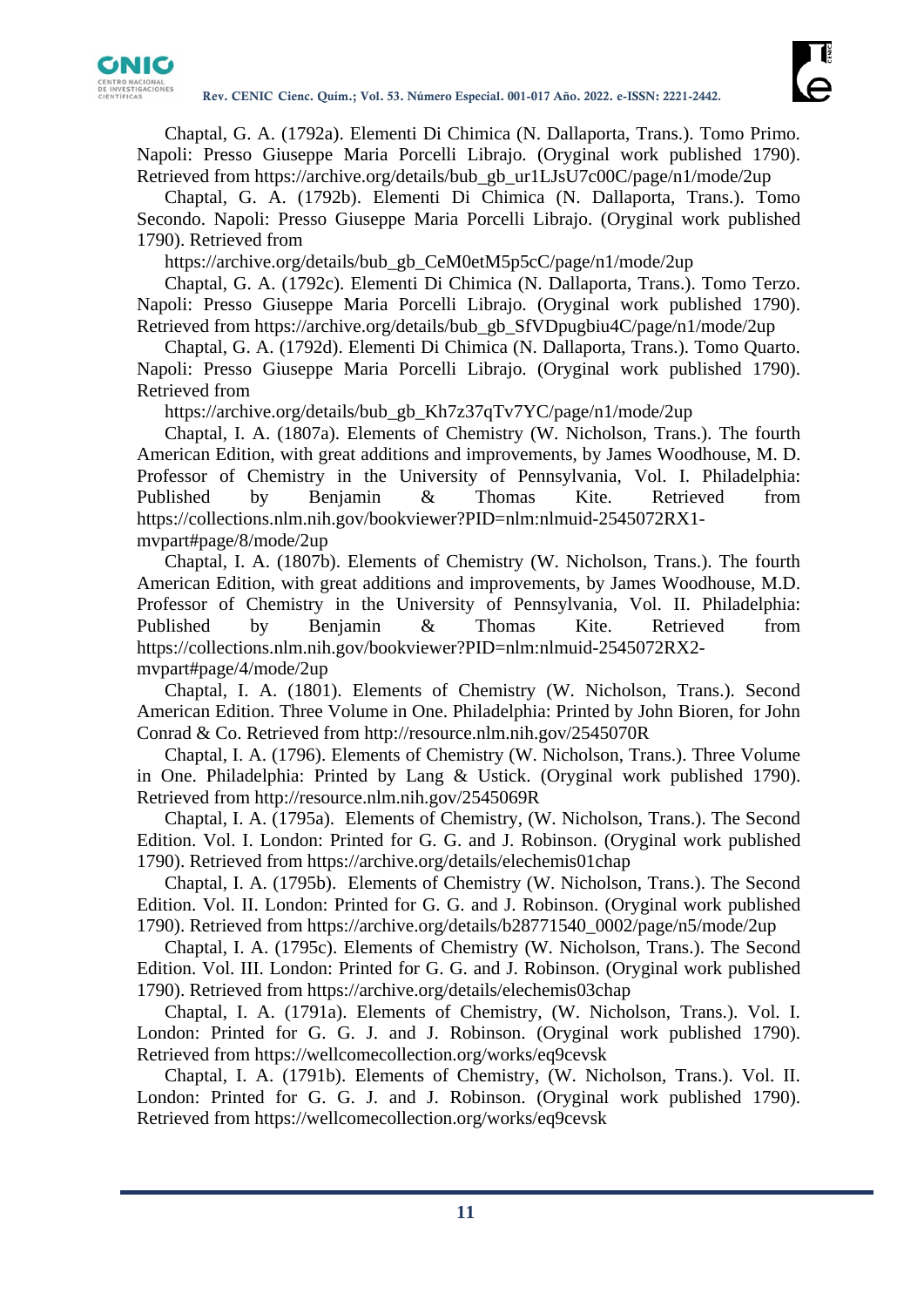

Chaptal, I. A. (1791c). Elements of Chemistry, (W. Nicholson, Trans.). Vol. III. London: Printed for G. G. J. and J. Robinson. (Oryginal work published 1790). Retrieved from<https://wellcomecollection.org/works/eq9cevsk>

Chaptal, J. A. (1839). Chymistry Applied to Agriculture. (Translated From The Second French Edition). Boston; Hillard, Gray, And CO. (Oryginal work published 1829). Retrieved from

<https://archive.org/details/chymistryapplie01chapgoog/page/n4/mode/2up>

Chaptal, J. A. (1835). Chymistry Applied to Agriculture. First American. (Translated From The Second French Edition). Boston; Hillard, Gray, And CO. (Oryginal work published 1829). Retrieved from <https://archive.org/details/chymistryapplied00chap/page/n3/mode/2up>

Chaptal, J. A. (1821). Química Aplicada Á Las Artes (F. Carbonell Y Bravo, Trans.). Tomo Cuatro. Barcelona: En La Imprenta De D. Antonio Brusi. (Oryginal work published 1807). Retrieved from <https://babel.hathitrust.org/cgi/pt?id=ucm.5313188289&view=1up&seq=7>

Chaptal, J. A. (1816a). Química Aplicada Á Las Artes (F. Carbonell Y Bravo, Trans.). Tomo Primero. Barcelona: En La Imprenta De Brusi.(Oryginal work published 1807). Retrieved from

<https://babel.hathitrust.org/cgi/pt?id=ucm.5313188260&view=1up&seq=23>

Chaptal, J. A. (1816b). Química Aplicada Á Las Artes (F. Carbonell Y Bravo, Trans.). Tomo Segundo. Barcelona: En La Imprenta De Brusi. (Oryginal work published 1807). Retrieved from

<https://babel.hathitrust.org/cgi/pt?id=ucm.531318827x&view=1up&seq=7>

Chaptal, J. A. (1816c). Química Aplicada Á Las Artes (F. Carbonell Y Bravo, Trans.). Tomo Tercero. Barcelona: En La Imprenta De D. Antonio Brusi. (Oryginal work published 1807). Retrieved from <https://babel.hathitrust.org/cgi/pt?id=ucm.5313188251&view=1up&seq=7>

Chaptal, J. A. (1808). Principes Chimiques Sur L'Art Du Teinturier-Dégraisseur. A Paris: Chez Deterville, Libraire. Retrieved from [https://archive.org/details/bub\\_gb\\_RtilRedh\\_5wC/page/n3/mode/2up](https://archive.org/details/bub_gb_RtilRedh_5wC/page/n3/mode/2up)

Chaptal, J. A. (1807a). Chimie Appliquée Aux Arts. Tome Premier. A Paris: De l'imprimerie de Crapelet. Chez Deterville, Libraire. Retrieved from <https://archive.org/details/chimieappliqueea01chap/page/n3/mode/2up>

Chaptal, J. A. (1807b). Chimie Appliquée Aux Arts. Tome Second. A Paris: De l'imprimerie de Crapelet. Chez Deterville, Libraire. Retrieved from

https://archive.org/details/chimieappliqueea02chap/page/n3/mode/2up

Chaptal, J. A. (1807c). Chimie Appliquée Aux Arts. Tome Troisième. A Paris: De l'imprimerie de Crapelet. Chez Deterville, Libraire. Retrieved from

https://archive.org/details/chimieappliqueea03chap/page/n3/mode/2up

Chaptal, J. A. (1807d). Chimie Appliquée Aux Arts. Tome Quatrième. A Paris: De l'imprimerie de Crapelet. Chez Deterville, Libraire. Retrieved from https://archive.org/details/chimieappliqueea04chap/page/n3/mode/2up

Chaptal, J. A. (1807e). Chemistry Applied to Arts and Manufactures. Vol. I. London: Printed for Richard Phillips by T. Gillet. (Oryginal work published 1807). Retrieved from<https://archive.org/details/chemistryapplied01chap/page/n3/mode/2up>

Chaptal, J. A. (1807f). Chemistry Applied to Arts and Manufactures. Vol. II. London: Printed for Richard Phillips by T. Gillet. (Oryginal work published 1807). Retrieved from<https://archive.org/details/chemistryapplied02chap/page/n3/mode/2up>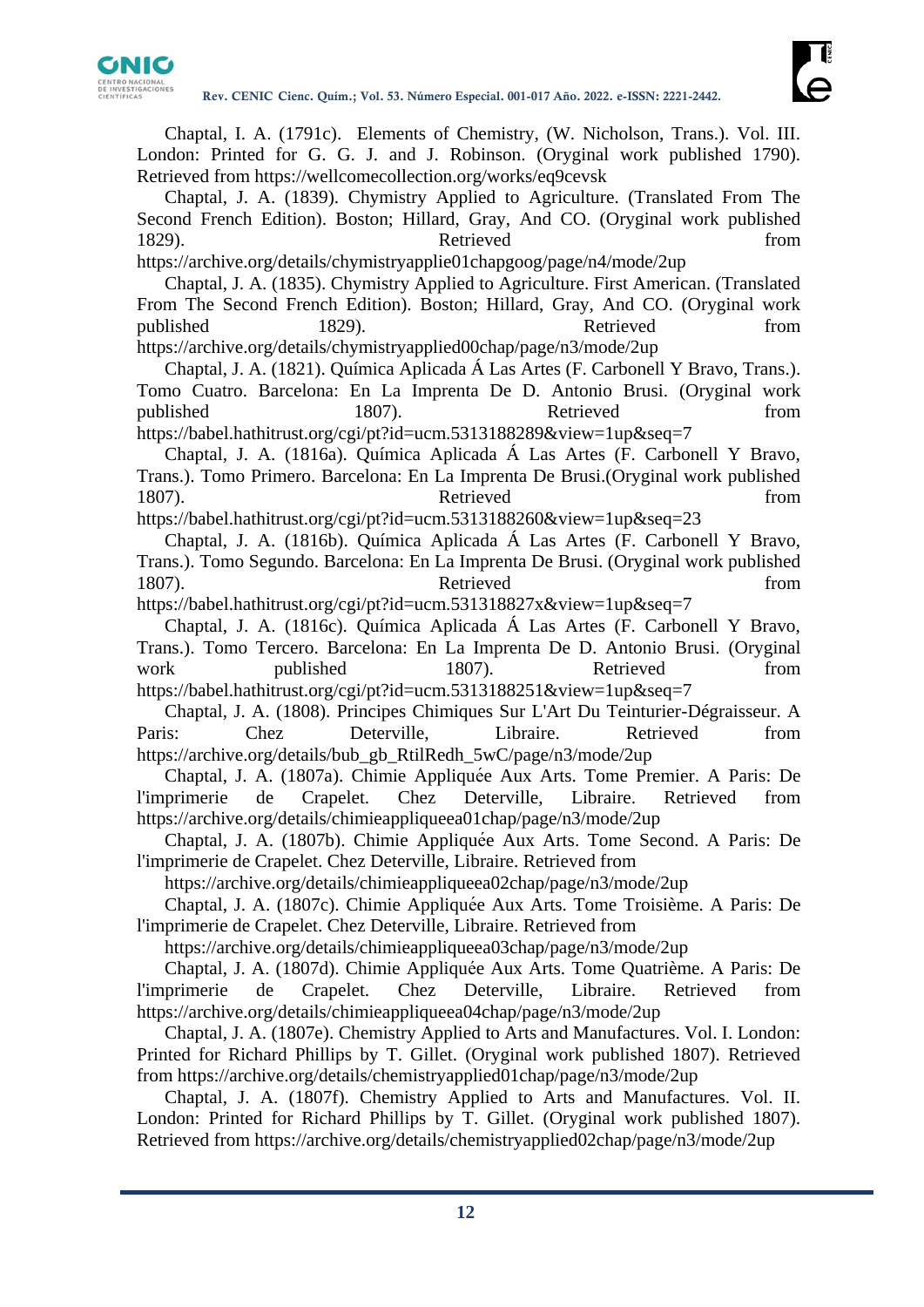

Chaptal, J. A. (1807g). Chemistry Applied to Arts and Manufactures. Vol. III. London: Printed for Richard Phillips by T. Gillet. (Oryginal work published 1807). Retrieved from<https://archive.org/details/chemistryapplied03chap/page/n3/mode/2up>

Chaptal, J. A. (1807h). Chemistry Applied to Arts and Manufactures. Vol. IV. London: Printed for Richard Phillips by T. Gillet. (Oryginal work published 1807). Retrieved from<https://archive.org/details/chemistryapplied04chap/page/n5/mode/2up>

Chaptal, J. A. (1807i). L'Art de la Teinture du Coton en Rouge. A Paris: De l'Imprimerie de Crapelet, chez Deterville, Libraire. Retrieved from <https://archive.org/details/lartdelateinture00chap/page/n5/mode/2up>

Chaptal, J. A. (1807j). Kunst Baumwolle türkischroth zu färben. Aarau: Heinrich Remigius Sauerländer. Retrieved from [https://archive.org/details/bub\\_man\\_190612365ac1807734fd1e9a1d177d29](https://archive.org/details/bub_man_190612365ac1807734fd1e9a1d177d29)

Chaptal. J. A. (1806). Elements of Chemistry (W. Nicholson, Trans.). Third American Edition. Three Volume in One. Boston: Printed By J. T. Buckingham, for Thomas & Andrews. (Oryginal work published 1790). Retrieved from <https://archive.org/details/elementsofchemis00chapuoft/page/n5/mode/2up>

Chaptal, J. A. (1803a). Élémens de Chymie. Tome Second. (Quatrième Édition). A Paris: Chez Deterville, Libraire. Retrieved from [https://books.google.pl/books?id=UPTA7dkJcFgC&pg=PP7&lpg=PP7&dq=quatri%C3](https://books.google.pl/books?id=UPTA7dkJcFgC&pg=PP7&lpg=PP7&dq=quatrième+édition) [%A8me](https://books.google.pl/books?id=UPTA7dkJcFgC&pg=PP7&lpg=PP7&dq=quatrième+édition)

Chaptal, J. A. (1803b). Élémens de Chymie. Tome Troisième. (Quatrième Édition). A Paris: Chez Deterville, Libraire. Retrieved from [https://books.google.pl/books?id=WWgSPxagVcoC&pg=PP7&dq=quatri%C3%A8me](https://books.google.pl/books?id=WWgSPxagVcoC&pg=PP7&dq=quatrième)

Chaptal, J. A. (1803c). Elementos De Química. (H. A. Lorente, Trans.). Tomo Segundo. (Segunda Edicion). En Madrid: En La Oficina De García.(Oryginal work published 1790). Retrieved from [https://archive.org/details/b22039284\\_0002/page/n5/mode/2up](https://archive.org/details/b22039284_0002/page/n5/mode/2up)

Chaptal, J. A. (1803d). Elementos De Química. (H. A. Lorente, Trans.). Tomo Tercero. (Segunda Edicion). En Madrid: En La Oficina De García. (Oryginal work published 1790). Retrieved from

[https://archive.org/details/b22039284\\_0003/page/n7/mode/2up](https://archive.org/details/b22039284_0003/page/n7/mode/2up)

Chaptal, J. A. (1802). Elementos De Química. (H. A. Lorente, Trans.). Tomo Primero. (Segunda Edicion). En Madrid: En La Oficina De García. Retrieved from [https://archive.org/details/b22039284\\_0001/page/n5/mode/2up](https://archive.org/details/b22039284_0001/page/n5/mode/2up)

Chaptal, J. A. (1798a). Observations. Sur la fabrication de l'acétite de cuivre (verdde-gris, verdet, etc …). Annales de Chimie, ou Recueil de Mémoires Concernant la Chimie, et les Art qui en Dépendent, 25, 305-320. Retrieved from <https://gallica.bnf.fr/ark:/12148/bpt6k65690018/f313.item>

Chaptal, J. A. (1798b). Observations. Sur la fabrication de l'acétite de cuivre (cristaux de Vénus, verdet cristallisé). Annales de Chimie, ou Recueil de Mémoires Concernant la Chimie, et les Art qui en Dépendent, 25, 321-326. Retrieved from <https://gallica.bnf.fr/ark:/12148/bpt6k65690018/f329.item>

Chaptal, J. A. (1798c). Observations. Sur les différences qui existent entre l'acide acéteux et l'acide acétique. Annales de Chimie, ou Recueil de Mémoires Concernant la Chimie, et les Art qui en Dépendent, 28, 113-122. Retrieved from <https://gallica.bnf.fr/ark:/12148/bpt6k6569000v/f119.item>

Chaptal, J. A. (1798d). Observations Chimiques. Sur l' Épiderme. Annales de Chimie, ou Recueil de Mémoires Concernant la Chimie, et les Art qui en Dépendent, 26, 221-222. Retrieved from<https://gallica.bnf.fr/ark:/12148/bpt6k6569002p/f227.item>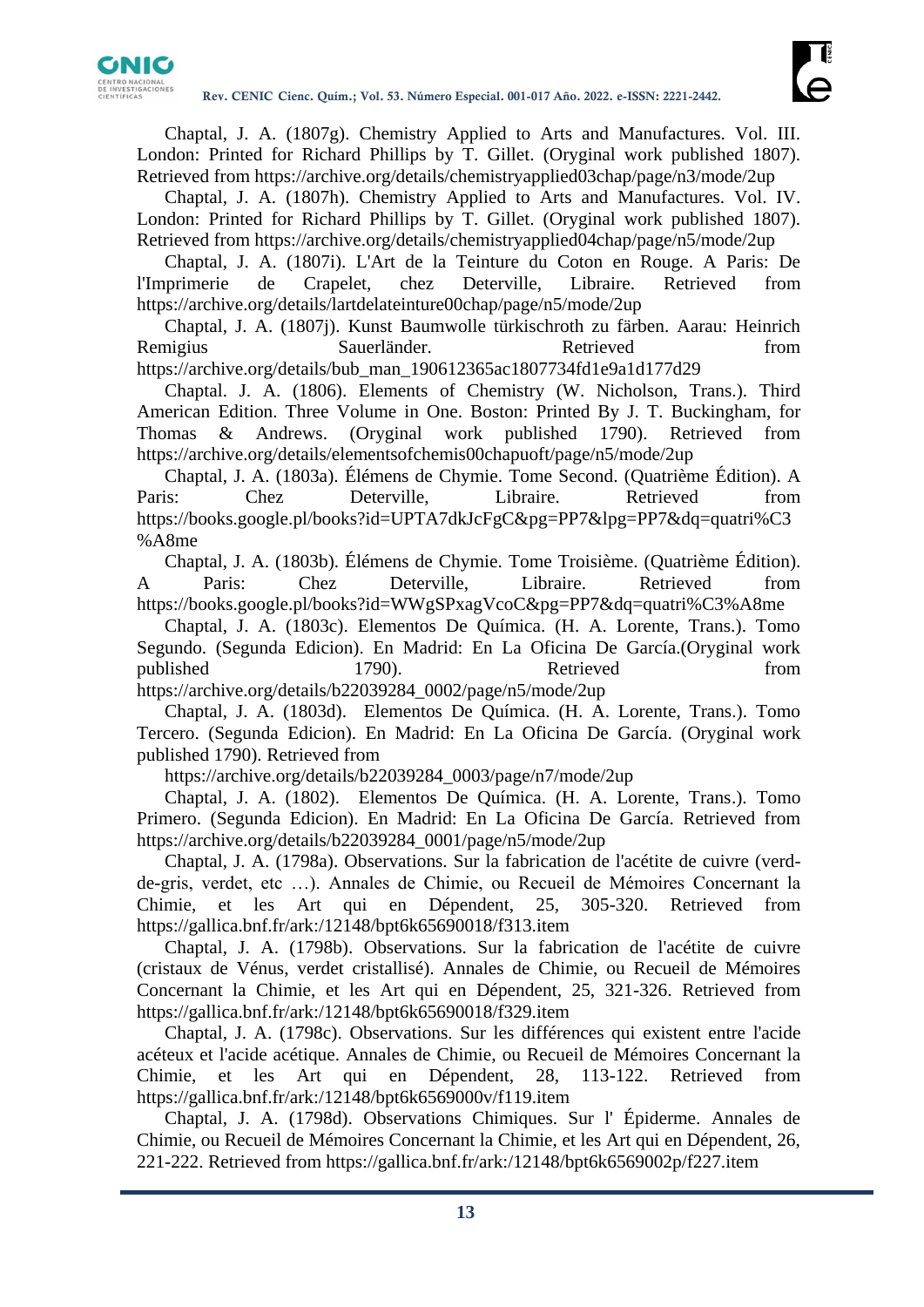

Chaptal, J. A. (1798e). Considèrations Chimiques. Sur l'effet des mordans dans la teinture en rouge du coton. Annales de Chimie, ou Recueil de Mémoires Concernant la Chimie, et les Art qui en Dépendent, 26, 251-258. Retrieved from <https://gallica.bnf.fr/ark:/12148/bpt6k6569002p/f257.item>

Chaptal, J. A. (1798f). Considèrations Chimiques. Sur l'usage des Oxides de Fer dans la Teinture du Coton. Annales de Chimie, ou Recueil de Mémoires Concernant la Chimie, et les Art qui en Dépendent, 26, 266-277. Retrieved from <https://gallica.bnf.fr/ark:/12148/bpt6k6569002p/f272.item>

Chaptal, J. A. (1797a). Analyse. Comparée des quatre principales sortes d"Alun connues dans le commerce; et Observations sur leur nature et leur usage. Annales de Chimie, ou Recueil de Mémoires Concernant la Chimie, et les Art qui en Dépendent, 22, 280-296. Retrieved from<https://gallica.bnf.fr/ark:/12148/bpt6k6569007r/f286.item>

Chaptal, J. A. (1797b). Observations. Sur le Savon de laine et sur ses usages dans les Arts. Annales de Chimie, ou Recueil de Mémoires Concernant la Chimie, et les Art qui en Dépendent, 21, 27-38. Retrieved from <https://gallica.bnf.fr/ark:/12148/bpt6k65710776/f35.item>

Chaptal, J. A. (1796a). Élémens de Chymie. Tome Premier. (Troisième Édition). A Paris: Chez Deterville, Libraire. Retrieved from [https://archive.org/details/b28771564\\_0001/page/n3/mode/2up](https://archive.org/details/b28771564_0001/page/n3/mode/2up)

Chaptal, J. A. (1796b). Élémens de Chymie. Tome Second. (Troisième Édition). A Paris: Chez Deterville, Libraire. Retrieved from [https://archive.org/details/b28771564\\_0002/page/n3/mode/2up](https://archive.org/details/b28771564_0002/page/n3/mode/2up)

Chaptal, J. A. (1796c). Élémens de Chymie. Tome Troisième. (Troisième Édition). A Paris: Chez Deterville, Libraire. Retrieved from [https://archive.org/details/b28771564\\_0003/page/n3/mode/2up](https://archive.org/details/b28771564_0003/page/n3/mode/2up)

Chaptal, J. A. (1794a). Elementos De Química. (H. A. Lorente, Trans.). Tomo II. En Madrid: En La Imprenta de la Viuda É Hijo De Marin. (Oryginal work published 1790). Retrieved from [https://archive.org/details/b28771473\\_0002/page/n19/mode/2up](https://archive.org/details/b28771473_0002/page/n19/mode/2up)

Chaptal, J. A. (1794a). Elementos De Química. (H. A. Lorente, Trans.). Tomo II. En Madrid: En La Imprenta de la Viuda É Hijo De Marin. (Oryginal work published 1790). Retrieved from [https://archive.org/details/b28771473\\_0002/page/n19/mode/2up](https://archive.org/details/b28771473_0002/page/n19/mode/2up)

Chaptal, J. A. (1794b). Elementos De Química. (H. A. Lorente, Trans.). Tomo III. En Madrid: En La Imprenta de la Viuda É Hijo De Marin. (Oryginal work published 1790). Retrieved from<http://bdh-rd.bne.es/viewer.vm?id=0000042712&page=1>

Chaptal, J. A. (1793). Elementos De Química. (H. A. Lorente, Trans.). Tomo I. En Madrid: En La Imprenta de la Viuda É Hijo De Marin. (Oryginal work published 1790). Retrieved from [https://archive.org/details/b28771473\\_0001/page/n15/mode/2up](https://archive.org/details/b28771473_0001/page/n15/mode/2up)

Chaptal, J. A. (1790a). Elémens de Chimie. Tome I. A Montpelier: De l'Imprimerie de Jean-François Picot. Retrieved from https://archive.org/details/b28771503\_0001/page/n5/mode/2up

Chaptal, J. A. (1790b). Elémens de Chimie. Tome II. A Montpelier: De l'Imprimerie de Jean-François Picot. Retrieved from <https://archive.org/details/elmensdechimie02chap/page/n3/mode/2up>

Chaptal, J. A. (1790c). Elémens de Chimie. Tome III. A Montpelier: De l'Imprimerie de Jean-François Picot. Retrieved from <https://archive.org/details/elmensdechimie03chap/page/n3/mode/2up>

Chaptal, J. A. (1783). Tableau Analytique Du Cours De Chymie, Fait à Montpellier, A Montpellier: De l'Imprimerie de Jean-François Picot. Retrieved from [https://archive.org/details/bub\\_gb\\_Hfy9mzyR1mQC/mode/2up](https://archive.org/details/bub_gb_Hfy9mzyR1mQC/mode/2up)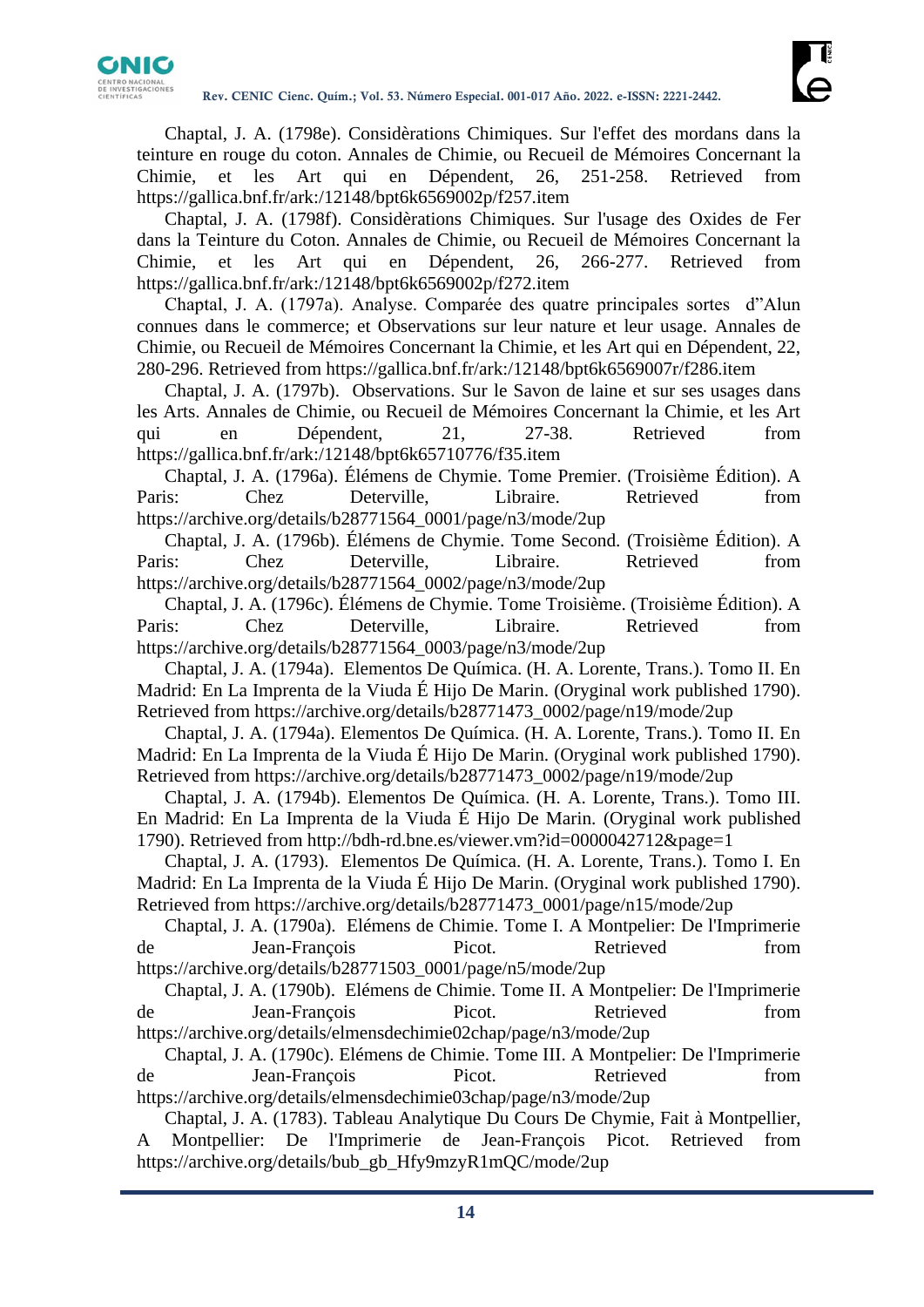

Chaptal, J. A.-C. (1776). Conspectus Physiologicus De Fontibus Differentiarum Inter Homines Relative Ad Scientias. … Pro Baccalaureatus Gradu Consequendo. Monspelii: Apud Joannem Martel Natu Majorem, Regis, Universitatisque Typographum Confuetum. Retrieved from<https://wellcomecollection.org/works/e9r8dga2>

Chaptal (Jean Antoine) Comte de Chanteloup. (1780). Retrieved from <https://www.jstor.org/stable/community.21321424>

Chaptal. Part of Edgar Fahs Smith Chemistry Collection. smith\_pc368\_10\_m. (1790). Retrieved from<https://www.jstor.org/stable/community.21321427>

Coulston Gillispe, C. (2004). Bonaparte and the Scientific Community. In Science and Polity in France. The Revolutionary and Napoleonic Years (pp. 551-651). Princeton; Oxford: Princeton University Press. Retrieved from <https://www.jstor.org/stable/j.ctt7zvkk4>

de Peyster, J. W. (1896). Napoleone Di Buonaparte. Lancaster, PA.: Reprinted By The "College Student," Franklin And Marshal College. Retrieved from <https://archive.org/details/napoleonedibuona00depe/page/n9/mode/2up>

Feuchtwanger, L. (1834). Art. XXIII. Necrology of Count Chaptal. The American Journal of Science and Arts, 26, 127-129. Retrieved from <https://www.biodiversitylibrary.org/item/97167#page/149/mode/1up>

Flourens (1838). Éloge Historique De Jean-Antoine Chaptal. Mémoires De L'Academie Royale Des Sciences. De L'Institut De France, 15, I-XLIII. Retrieved from <https://www.biodiversitylibrary.org/item/55247#page/11/mode/1up>

Francis, H. S. (1964). Two Portraits by Aved and Gros. The Bulletin of the Cleveland Museum of Art, 51(8), 196-205. Retrieved from <http://www.jstor.com/stable/25152012>

Grafen Chaptal (1824a). Die Agriculturchemie (F. Eisenbach & G. Schübler, Trans.). Erster Band. Stuttgart: Druck und Verlag der J.B. Metzler'schen Buchhandlung. (Oryginal work published 1823). Retrieved from [https://archive.org/details/bub\\_gb\\_NNw6AAAAcAAJ/page/n3/mode/2up](https://archive.org/details/bub_gb_NNw6AAAAcAAJ/page/n3/mode/2up)

Grafen Chaptal (1824b). Die Agriculturchemie (F. Eisenbach & G. Schübler, Trans.). Zweiter Band. Stuttgart: Druck und Verlag der J.B. Metzler'schen Buchhandlung (Oryginal work published 1823). Retrieved from [https://archive.org/details/bub\\_gb\\_Zdw6AAAAcAAJ/page/n3/mode/2up](https://archive.org/details/bub_gb_Zdw6AAAAcAAJ/page/n3/mode/2up)

Herivel, J. (1975). Joseph Fourier. The Man and the Physicist. Oxford: Clarendon Press.

Institut de France. Acadèmie des sciences. Les membres du passé dont le nom commence par C. (n.d.). Retrieved from [https://www.academie-sciences.fr/fr/Liste-des](https://www.academie-sciences.fr/fr/Liste-des-membres-depuis-la-creation-de-l-Academie-des-sciences/les-membres-du-passe-dont-le-nom-commence-par-c.html)[membres-depuis-la-creation-de-l-Academie-des-sciences/les-membres-du-passe-dont-le](https://www.academie-sciences.fr/fr/Liste-des-membres-depuis-la-creation-de-l-Academie-des-sciences/les-membres-du-passe-dont-le-nom-commence-par-c.html)[nom-commence-par-c.html](https://www.academie-sciences.fr/fr/Liste-des-membres-depuis-la-creation-de-l-Academie-des-sciences/les-membres-du-passe-dont-le-nom-commence-par-c.html)

Jean-Antoine-Claude Chaptal, Comte de Chanteloup. Lithograph by J. J. F. Monanteuil. (n.d.). Retrieved from<https://www.jstor.org/stable/community.24810000>

List of Fellows of the Royal Society 1660–2019. (2020). Retrieved from [http://royalsociety.org/uploadedFiles/Royal\\_Society\\_Content/about-](http://royalsociety.org/uploadedFiles/Royal_Society_Content/about-us/fellowship/Fellows1660-2019.pdf)

[us/fellowship/Fellows1660-2019.pdf](http://royalsociety.org/uploadedFiles/Royal_Society_Content/about-us/fellowship/Fellows1660-2019.pdf)

Le Comte Chaptal (1845). Chymistry Applied to Agriculture. With a Preliminary Chapter on the Organization, Structure, etc., of Plants, by Sir Humphrey Davy. And an Essay on the Use of Lime as a Manure, by M. Purvis; With Introductory Observations to the Same, by James Renwick, LL.D (W. P. Page, Trans.). New - York: Harper & Brothers. (Oryginal work published 1823). Retreived from <https://archive.org/details/chymistryapplie00renwgoog/page/n6/mode/2up>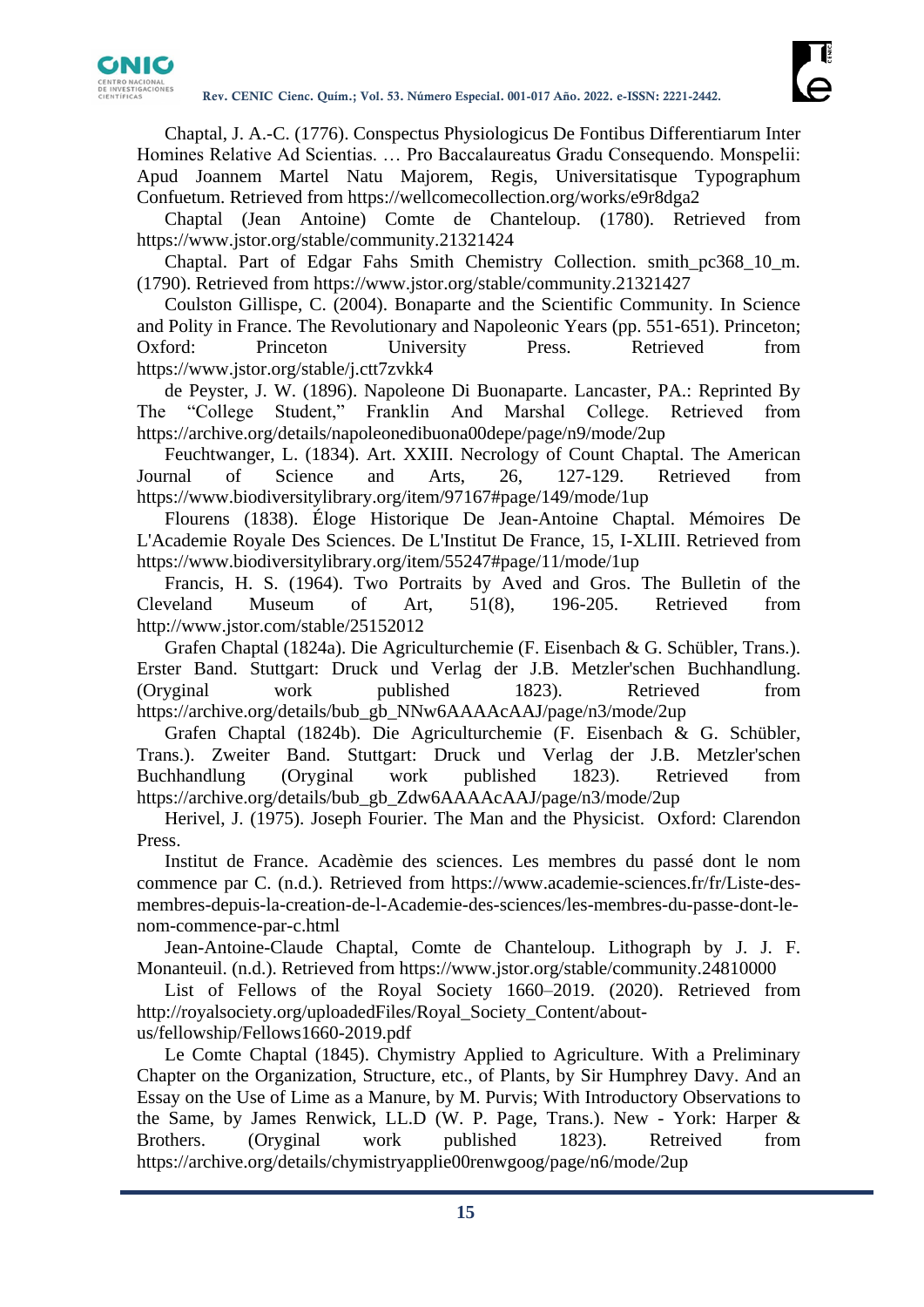

Le comte Chaptal (1840). Chymistry Applied to Agriculture. With a Preliminary Chapter on the Organization, Structure, etc., of Plants, by Sir Humphrey Davy. And an Essay on the Use of Lime as a Manure, by M. Purvis; With Introductory Observations to the Same, by James Renwick, LL.D

(W. P. Page, Trans.). New – York: Harper & Brothers. (Oryginal work published 1823). Retrieved from

<https://archive.org/details/chemistryapplied00chap/page/n1/mode/2up>

Le Comte Chaptal (1823a). Chimie Appliquée À L'Agriculture. Tome I. Paris: Chez Madame Huzard, Imprimeur – Libraire. Retrieved from <https://archive.org/details/chimieappliquel01chapgoog/page/n4/mode/2up>

Le Comte Chaptal (1823b). Chimie Appliquée À L'Agriculture. Tome II. Paris: Chez Madame Huzard, Imprimeur – Libraire.Retrieved from

<https://archive.org/details/chimieappliquel00chapgoog/page/n5/mode/2up>

Le Comte Chaptal (1819a). De L'Industrie Françoise. Tome Premier. A Paris: Chez Antoine-Augustin **Renouard.** Renouard. Retreived from <https://archive.org/details/delindustriefran01chap/page/n9/mode/2up>

Le Comte Chaptal (1819b). De L'Industrie Françoise. Tome Second. A Paris: Chez Antoine-Augustin **Renouard.** Renouard. Retreived from <https://archive.org/details/delindustriefran02chap/page/n11/mode/2up>

Le comte Chaptal (1819). L'Art De Faire Le Vin. A Paris: Chez Deterville, Libraire. Retrieved from <https://archive.org/details/b29338190/page/n7/mode/2up>

Le Comte Chaptal (1816). Mémoire. Sur Le Sucre de Betterave. Mémoires De L'Académie Royale Des Sciences De L'Institut De France, 1, 347-388. Retrieved from <https://www.biodiversitylibrary.org/item/23213#page/527/mode/1up>

Le Comte Chaptal (Jean Antoine) Pair de France. Grand Officier de l'ordre Royal de la Legion d'honneur, Chevalier de l'Ordre royal de St. Michel, Membre de l'Academie royale des Sciences. smith pc368\_9\_m. (1799). Retrieved from <https://www.jstor.org/stable/community.21321425>

Le Gabale (1892). Les Contemporains. Le Comte Antoine-Claude Chaptal (1756- 1832). In Les Contemporains. Quatorzième Série (pp. 1-16). Paris: Maison De La Bonne Presse. Retrieved from Retrieved

<https://archive.org/details/lescontemporains14pari/page/n45/mode/2up>

Mazliak, P. (2011). Parmentier, Chaptal, Chevreul. Trois grands pionniers de la chimie alimentaire Paris: Vuibert. ADAPT-SNES.

Mémoires De Physique Et De Chimie, De La Société D'Arcueil. Tome Troisiéme. (1813). Retrieved from<https://gallica.bnf.fr/ark:/12148/bpt6k1049772z/f9.image>

Méneval, C.-F. (1894). Memoirs Illustrating The History of Napoleon I from 1802 to 1815. New York: D. Appleton and Company. Retrieved from <https://archive.org/details/memoirsillustrat01mnuoft/page/n9/mode/2up>

Partington, J. R. (1962). A History of Chemistry. Volume III. London: Macmillan & Co. Ltd.

Péronnet, M. (1988). Chaptal. Toulouse: Privat.

Pigeire, J. (1931). La Vie et L'Œuvre de Chaptal (1756-1832). Paris: Editions Domat-Montchrestien.

Portrait of Count Jean-Antoine Chaptal. (1824). Public Domain. Retrieved from <https://www.jstor.org/stable/community.24611020>

Robert, A., Bourloton, E., & Cougny, G. (1891). Dictionnaire Des Parlementaires Français Comprenant tous les Membres des Assemblées françaises et tous les Ministres français Depuis le ler Mai 1789 jusqu'au ler Mai 1889, Avec Leurs Noms, État Civil,